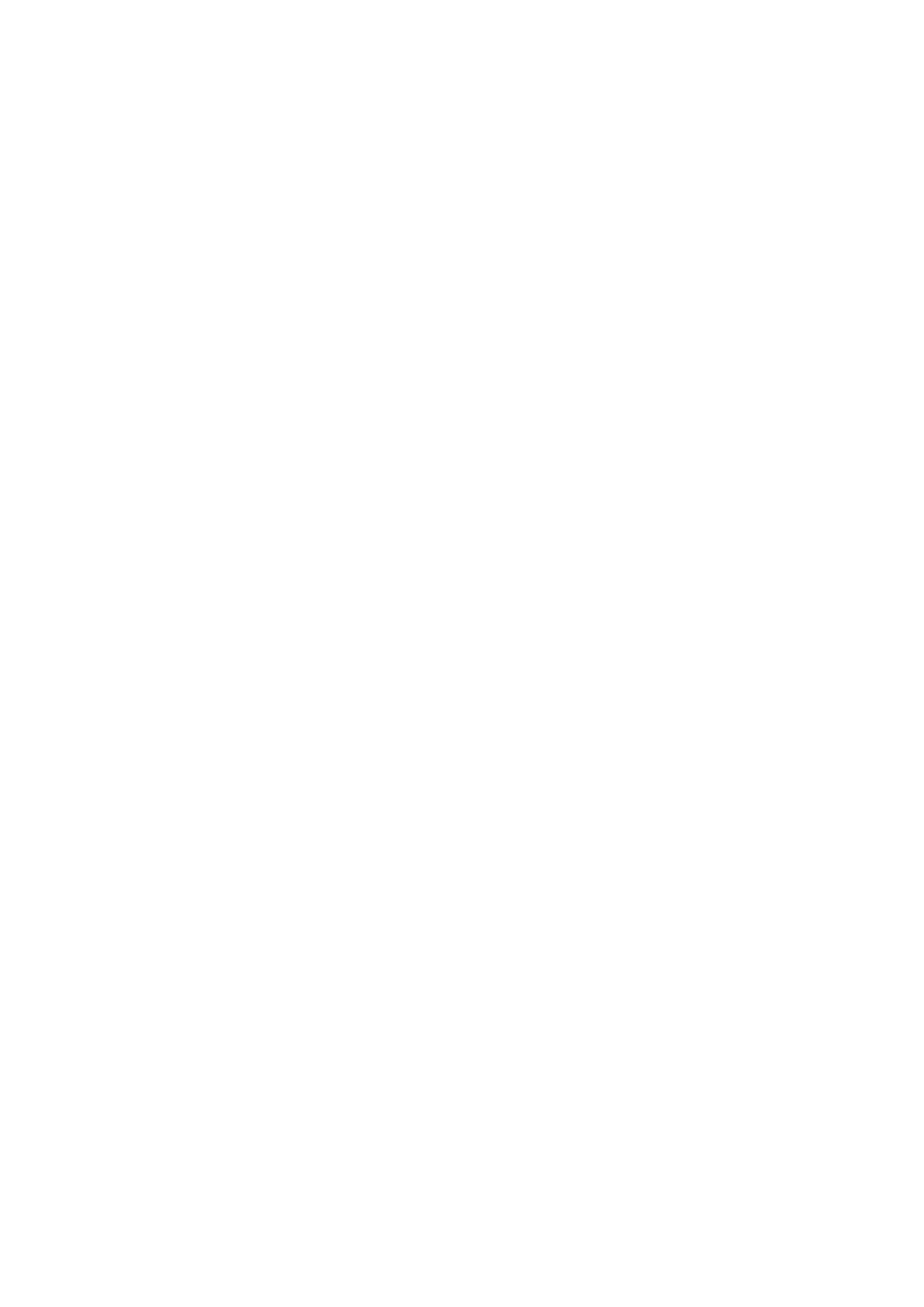# I Am:

# *Remix Your Web Identity*

By Paolo Sordi

Translation by Catherine Bolton

Cambridge Scholars Publishing

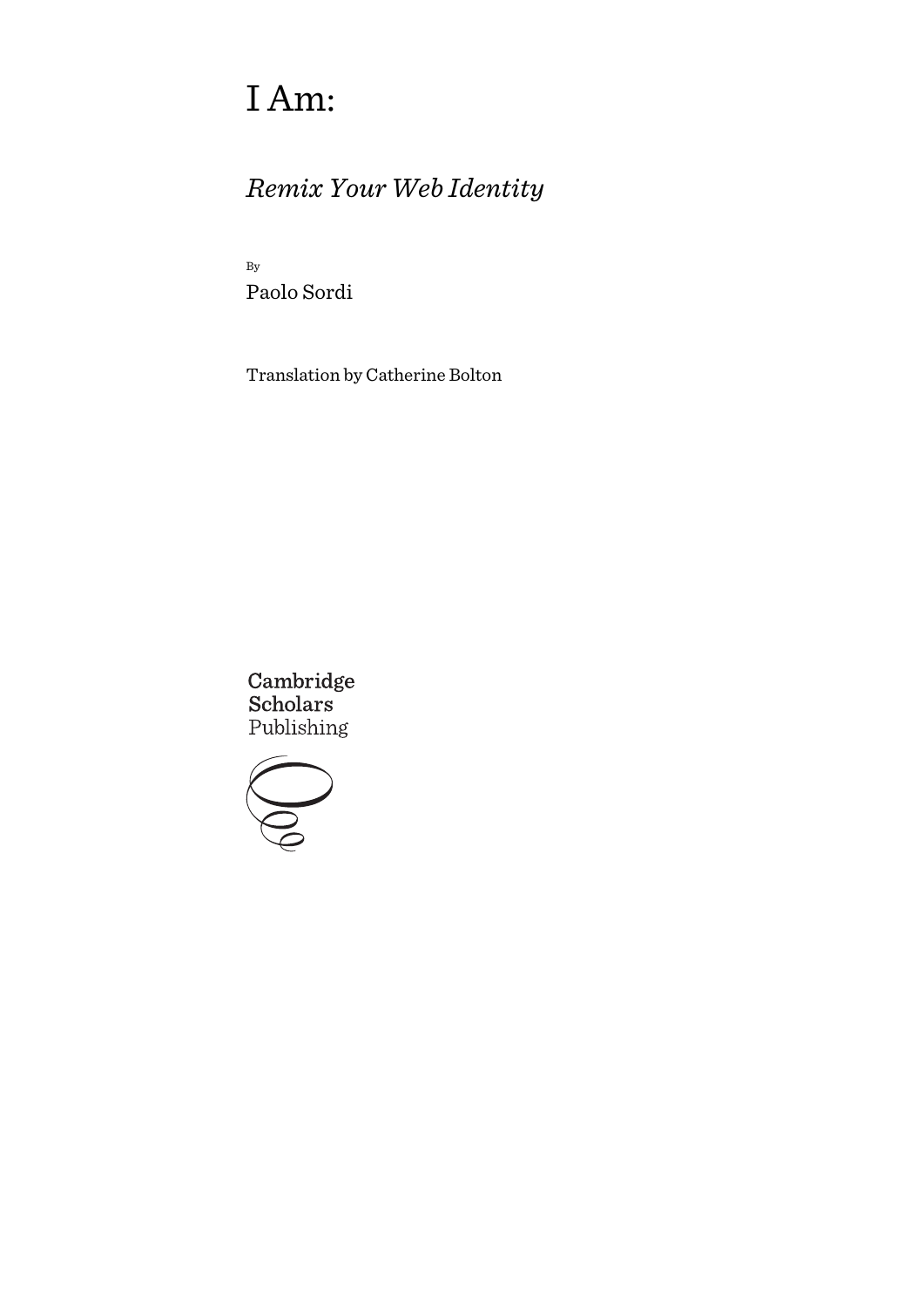I Am: Remix Your Web Identity

By Paolo Sordi

This book first published 2015

Cambridge Scholars Publishing

Lady Stephenson Library, Newcastle upon Tyne, NE6 2PA, UK

British Library Cataloguing in Publication Data A catalogue record for this book is available from the British Library

Copyright © 2015 by Paolo Sordi

All rights for this book reserved. No part of this book may be reproduced, stored in a retrieval system, or transmitted, in any form or by any means, electronic, mechanical, photocopying, recording or otherwise, without the prior permission of the copyright owner.

ISBN (10): 1-4438-7156-7 ISBN (13): 978-1-4438-7156-3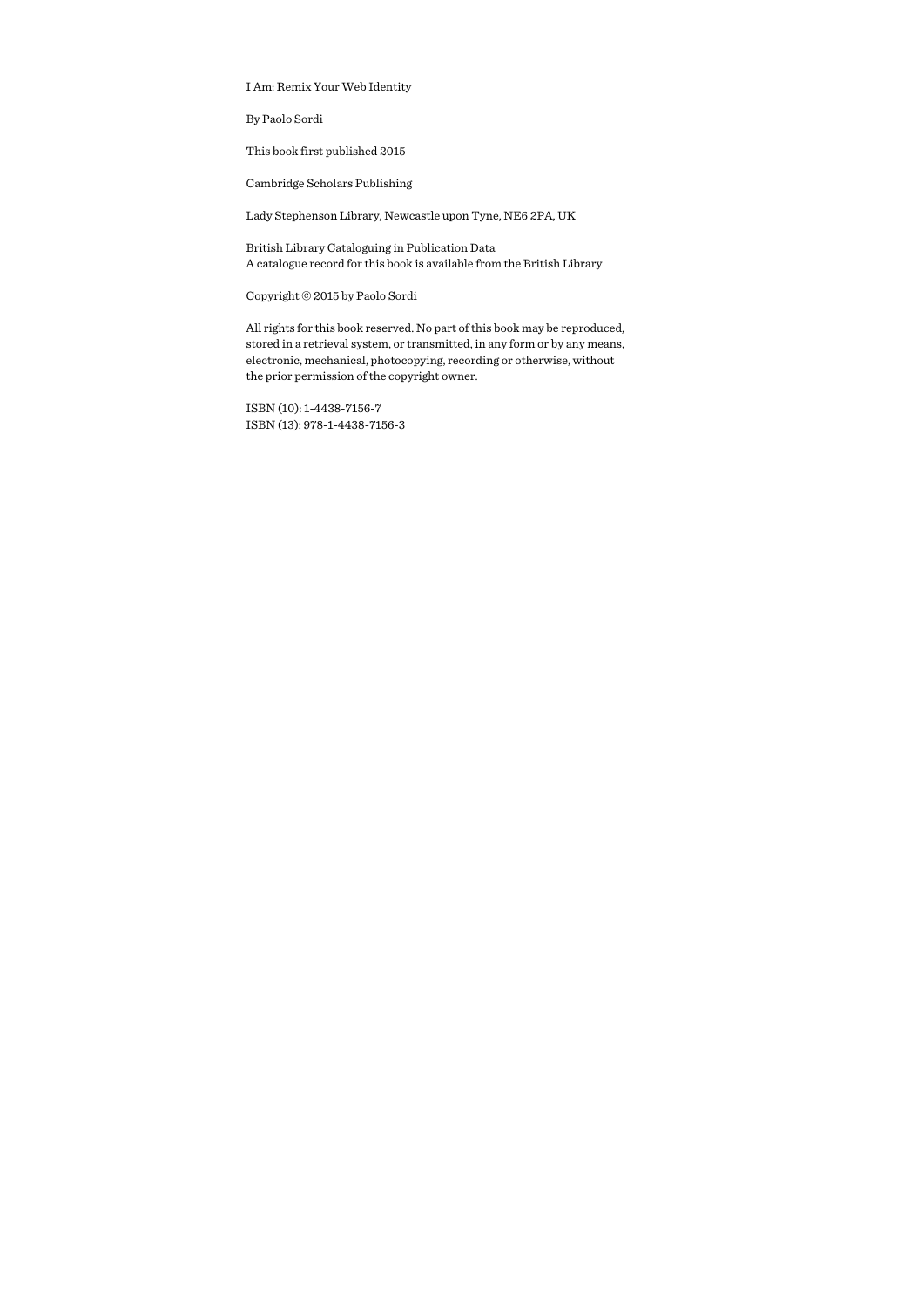# TABLE OF CONTENTS

| The Digital Identity                       |
|--------------------------------------------|
| My Site: From Geocities to WordPress       |
| WordPress as an Identity Management System |
| Develop Your Identity Theme                |
| Style Your Web Identity                    |
|                                            |
|                                            |
|                                            |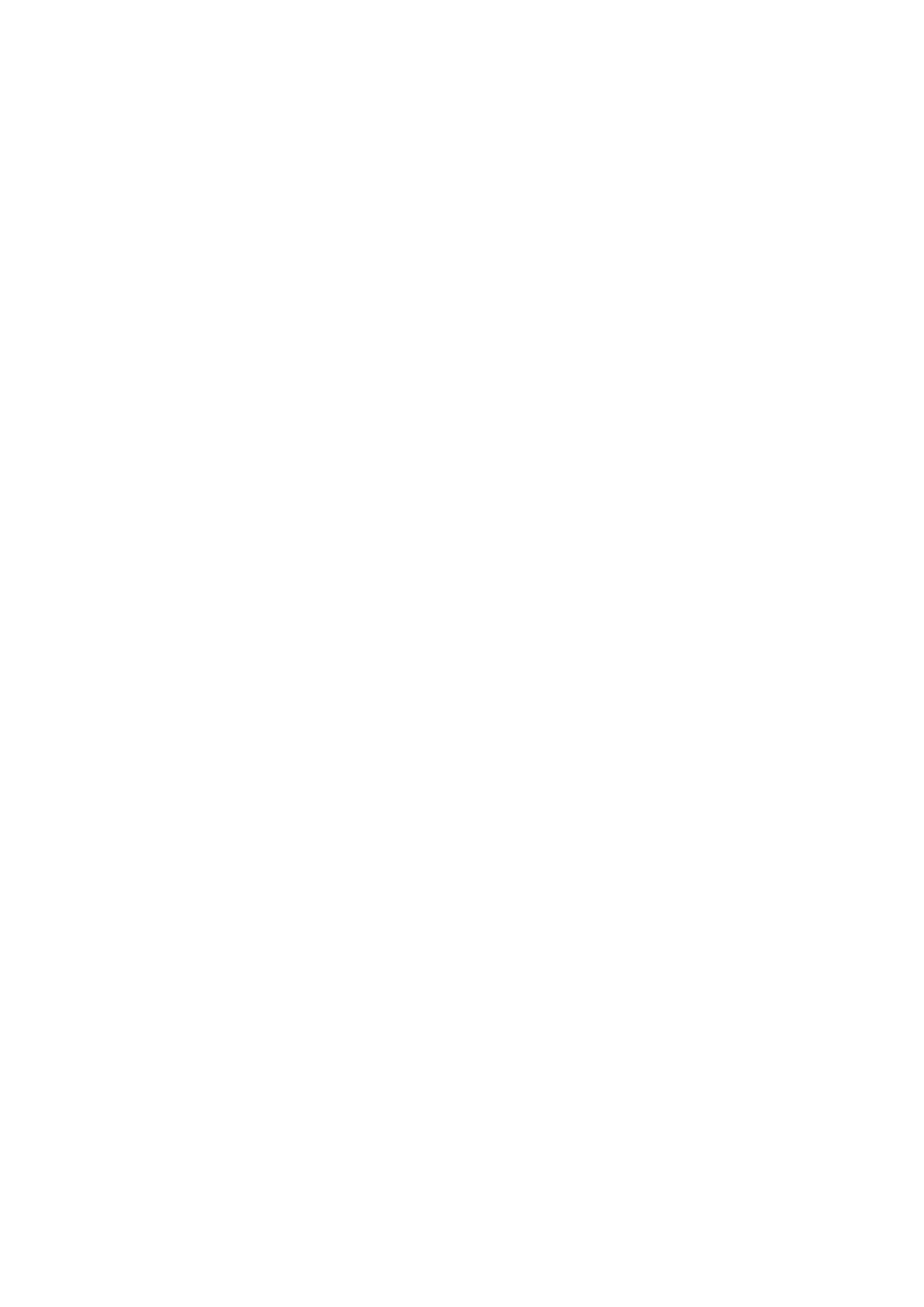# LIST OF ILLUSTRATIONS

| Fig. 3-2: WordPress plugins in Administration Panels > Plugins 43    |  |
|----------------------------------------------------------------------|--|
| Fig. 3-3: Syndicated sites settings in Administration Panels >       |  |
|                                                                      |  |
| Fig. 3-4: Feed and update settings in Administration Panels >        |  |
|                                                                      |  |
| Fig. 3-5: Syndicated Posts & Links settings in Administration Panels |  |
|                                                                      |  |
| Fig. 3-6: Categories & Tags in Administration Panels > FeedWord      |  |
|                                                                      |  |
|                                                                      |  |
|                                                                      |  |
| Fig. 3-9: Custom fields for Syndicated Posts & Links settings        |  |
|                                                                      |  |
|                                                                      |  |
|                                                                      |  |
|                                                                      |  |
| Fig. 4-2: "I Am" homepage with 'I Am' theme, without full            |  |
|                                                                      |  |
| Fig. 5-1: "I Am" single page with 'I Am' theme, without full         |  |
|                                                                      |  |
|                                                                      |  |
|                                                                      |  |
|                                                                      |  |
|                                                                      |  |
|                                                                      |  |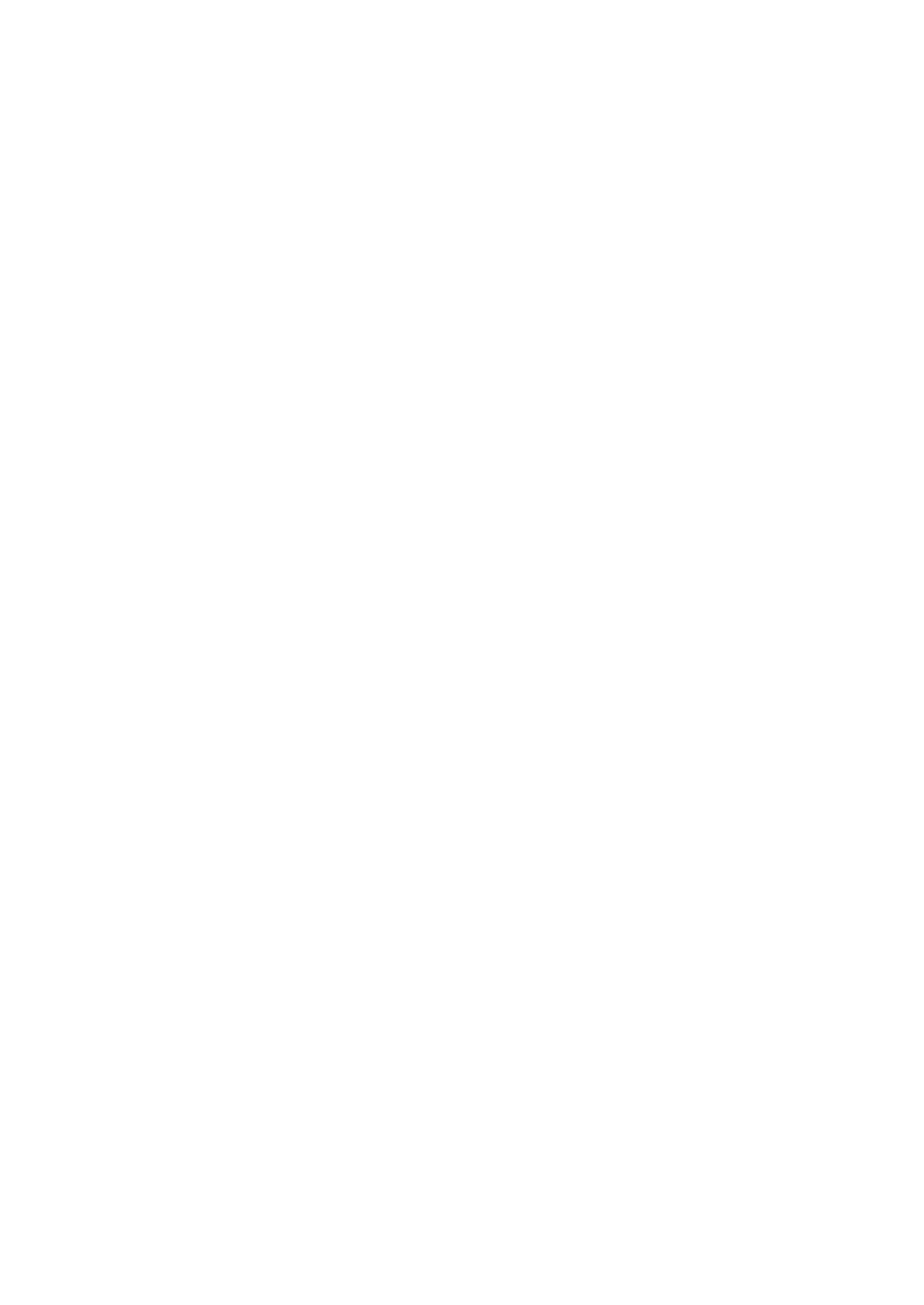### **INTRODUCTION**

When Greg Knauss's wife came across Art Braaten's business card in an old envelope tucked away in a long-forgotten drawer, she stumbled across not only a name but a series of memories sparked by this rediscovery. The year 1997. The trip to Canada, just after the couple's first wedding anniversary. And during the trip: the speeding ticket, the biting cold, the disappointment over not getting to glimpse a single whale. But above all, the memory of that vacation was illuminated once more by a walk through the parks and park benches of Victoria, and by the vision and ensuing purchase of a charming birdcage, chosen among at least a dozen displayed on the wooden fence of a small house. Twelve years later, that cage no longer existed, hopelessly ruined by the climate of Southern California, and the name of the man who had built and sold it to the Knausses resurfaced from the past on a little card that had traveled in the box with the cage.

Today Greg Knauss is a Web professional, a developer of websites and applications, but also a writer. To do what he decided to do after his wife found the souvenir of that trip twelve years earlier, he didn't need to be a web designer or know how to write a book. In 2009, Knauss did what many of us would have done. Inspired by the emotions of a happy memory, he went to his computer, opened Google, and typed in "Art Braaten" to discover that the man with whom he and his wife had not merely done business but had enjoyed a pleasant part of a memorable vacation had died two years after their encounter. Braaten had talked to them about his colon cancer and about the forty years he had spent with his wife, but once Greg returned to his house in California, to a life over twelve hundred miles from Victoria, Canada, he would never learn anything further. The web page of an obituary that resurfaced—like the business card—from an archive constantly waiting to be consulted now told him about the life and death of that man, his love for his wife Grace, whom he had married in 1957, their two children, his passion for fishing, trips to Las Vegas, retirement and birdcages, his illness, his treatment, and his final days with his loved ones, ever a "gentle man with a good sense of humour."

Quoting Chris Anderson,<sup>1</sup> we could talk about the "Long Tail" of memory. After all, Amazon and, generally, all other successful digital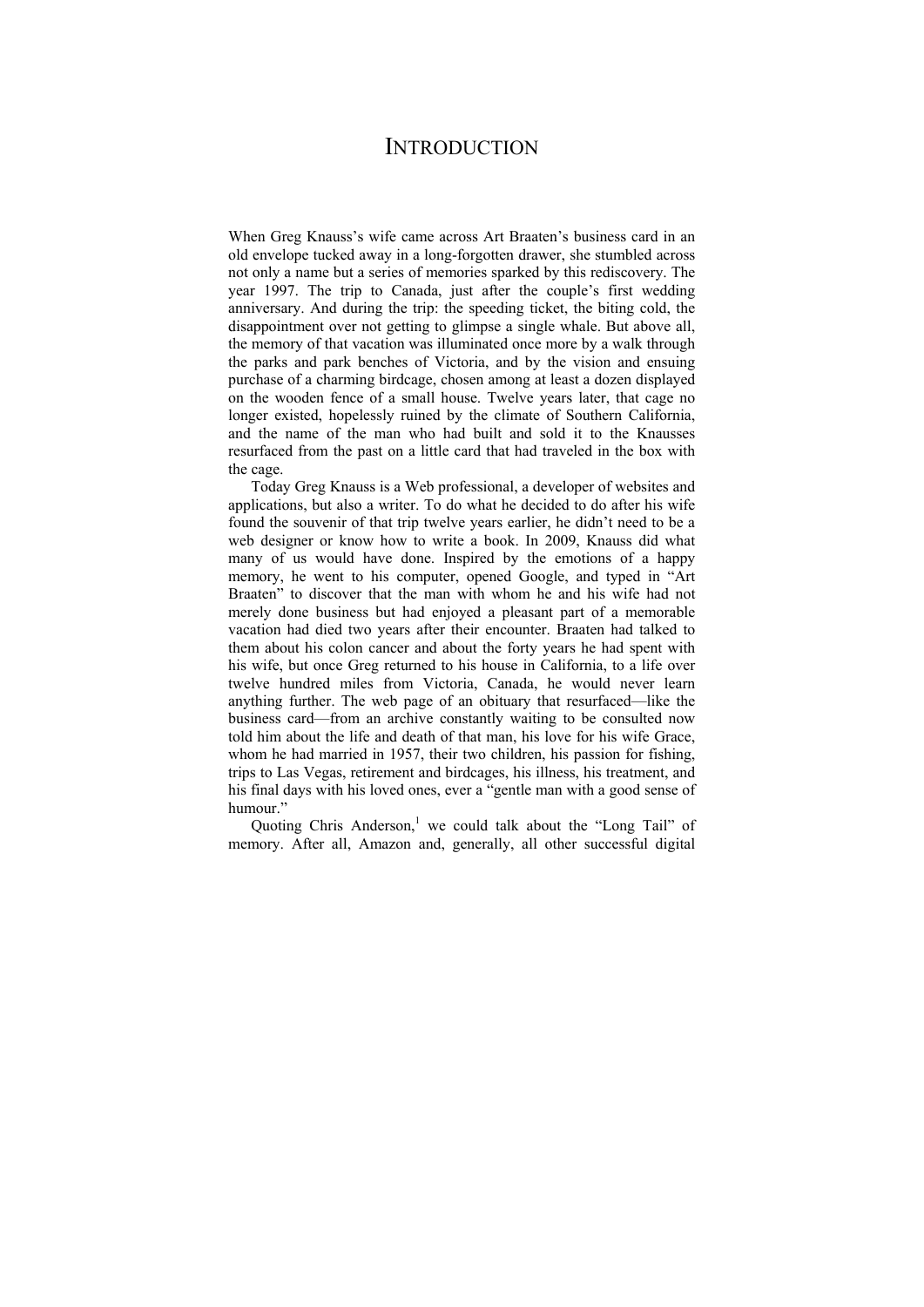#### 2 Introduction

marketing models, from iTunes to Netflix and on to Rhapsody, generate a significant part of their profits from secondary titles, books, songs, and overlooked or forgotten films that no brick-and-mortar store could afford to keep on its shelves, as they would physically occupy room that can instead be devoted to the best-sellers accounting for most of their sales. When the store made of atoms suddenly ends its sales curves with the last greatest hits, the shop composed of bits keeps it going, with numbers that are obviously far lower but constant over time. In fact, more than half of the book sales on Amazon are not best-sellers, which at a brick-and-mortar business like Barnes & Noble represent a market of 130,000 titles. Regarding the "Long Tail" of sales, Anderson comments:

You can find everything out there on the Long Tail. There's the back catalog, older albums still fondly remembered by longtime fans or rediscovered by new ones. There are live tracks, B-sides, remixes, even (gasp) covers. There are niches by the thousands, genre within genre within genre: Imagine an entire Tower Records devoted to '80s hair bands or ambient dub. There are foreign bands, once priced out of reach in the Import aisle, and obscure bands on even more obscure labels, many of which don't have the distribution clout to get into Tower at all. $2$ 

In exactly the same way, for the past seventeen years the Internet has been enriched with websites, blogs, pages, notes, documents, and articles that generate the traffic of a few navigators with little influence (from a commercial standpoint), but that together come to be deposited in a store of memories left on standby—asleep—until a serendipitous search that starts with a dusty scrap of paper sets it in motion, assigning it a meaning in the recomposition of a memory and the reconstruction of a personal story interwoven with other personal stories.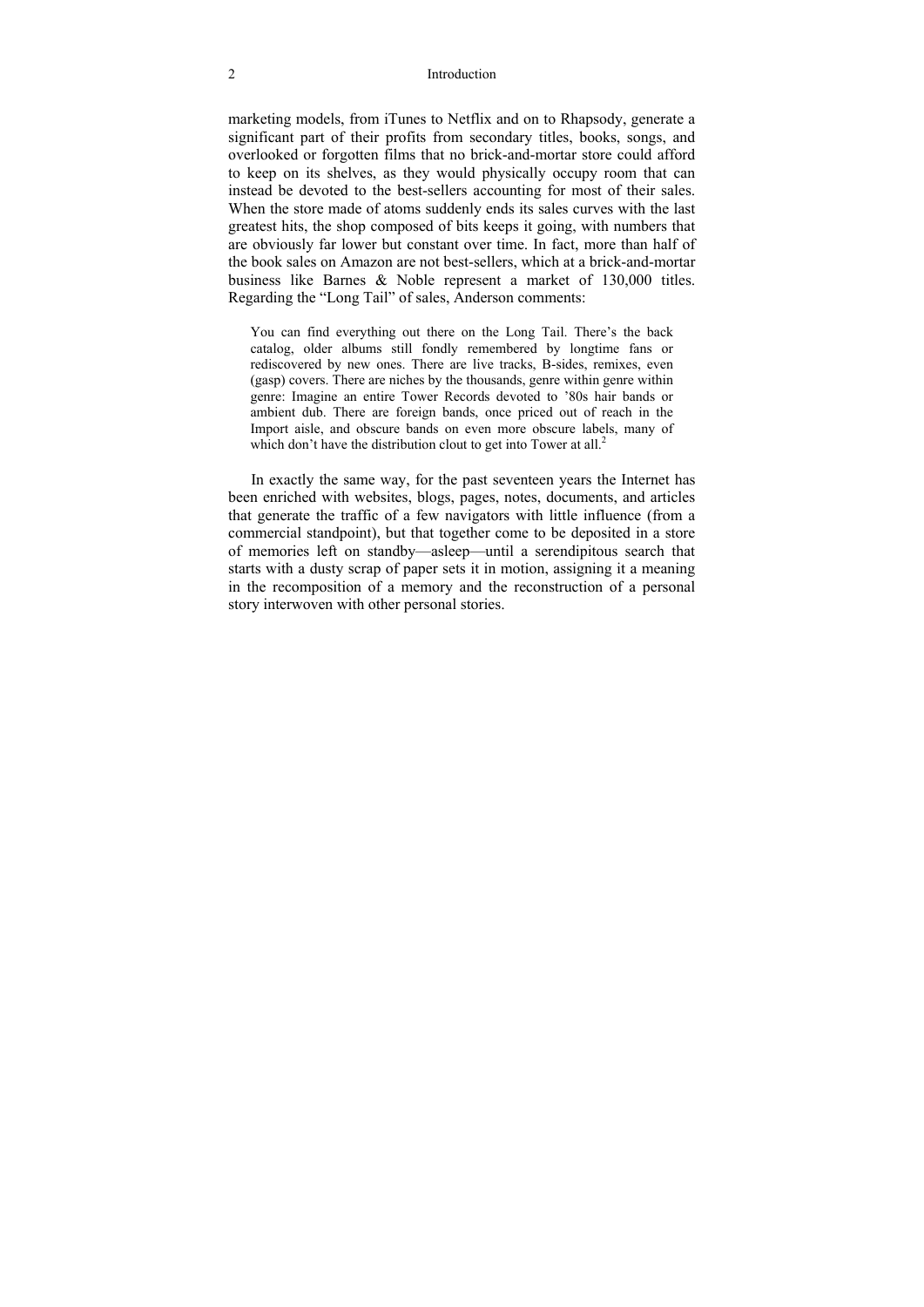### CHAPTER ONE

### THE DIGITAL IDENTITY

#### **1.1 From the Web to the Digital Life**

If we read about its history, we learn that the birth of the World Wide Web is closely tied to the problem of memory and loss. In the microcosm of CERN, Tim Berners-Lee imagined a knowledge-management system that could survive time and generational changeover, which in the professional life of the Geneva-based organization meant a staff turnover every two years: a life expectancy so short that the wealth of studies and projects developed over time became impossible for later researchers to recover, forcing them to embark on veritable "detective investigations" to try to trace (unsuccessfully in some cases) documentation fundamental for their work.

Berners-Lee's theoretical solution to the "company" problem—a solution then put into practice with the URI, HTTP, and HTML protocols—came from hypertext, a word and a concept introduced in 1965 by Ted Nelson, in turn inspired by an article published by Vannevar Bush. While both were dealing to some extent with the problem of information retrieval, they did not have any corporate responsibility on a pragmatic level, yet they reflected on the mind and human memory. Bush's article is titled "As We May Think" and it was starting with how one thinks that the American scientist imagined a device called Memex "in which an individual stores all his books, records, and communications."3 In other words, it was "an enlarged intimate supplement to his memory" that could keep up with the prodigious pace of the sum of an individual's experiences and research. While anchored to a world that was still analogical, the description of the way Memex would work shows close parallels with today's navigation experiences on the Web through browser panels, perhaps integrated with a Diigo bookmarklet:<sup>4</sup>

A special button transfers him immediately to the first page of the index. . . . As he has several projection positions, he can leave one item in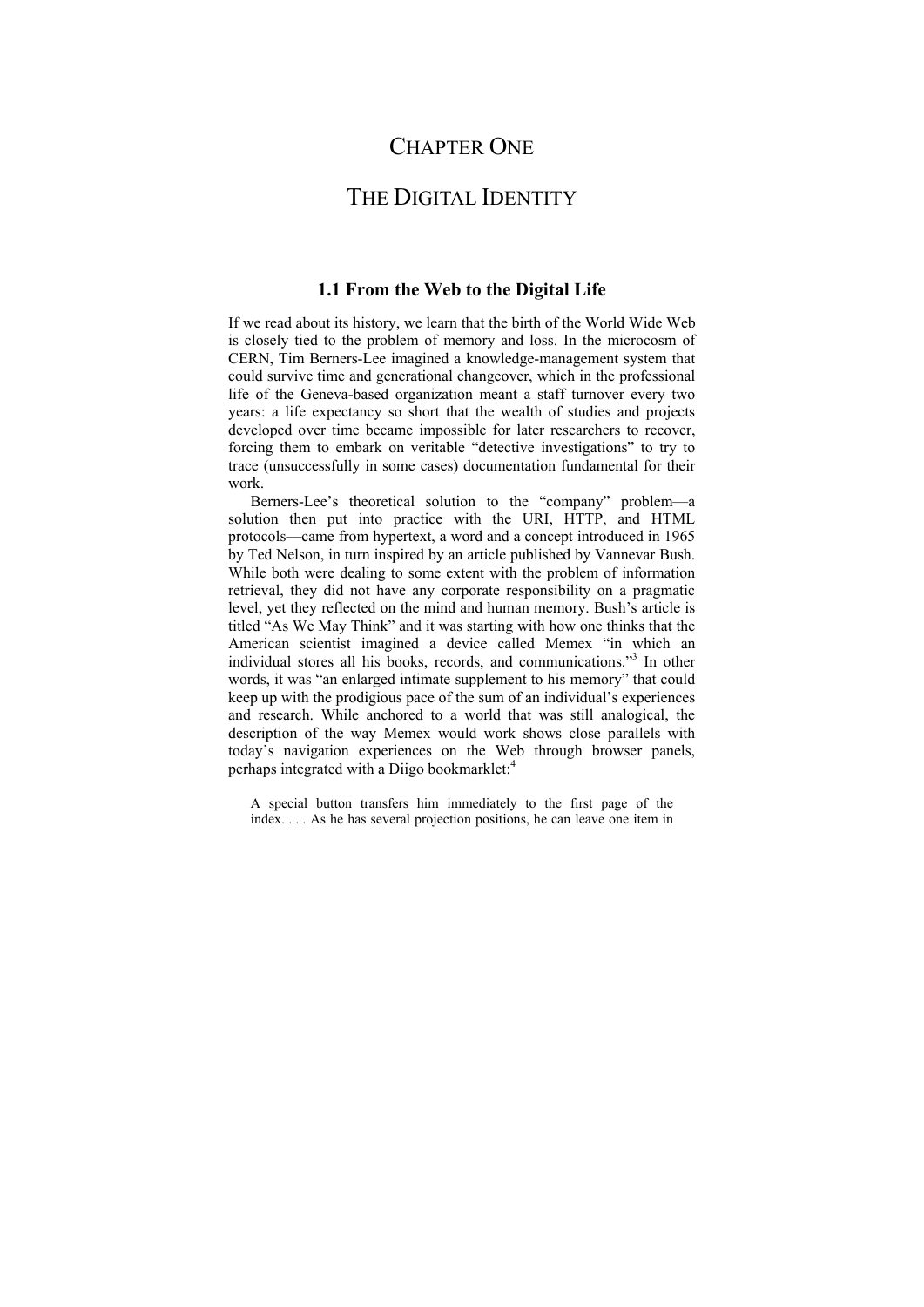position while he calls up another. He can add marginal notes and comments<sup>5</sup>

While legend would have it that Ted Nelson turned to the prefiguration of Xanadu to solve his memory deficits, the work in which the American philosopher tried to imagine the structuring of complexity, mutability, and indeterminateness instead anticipated a change in cultural perspective: thinking of the computer not as a tool for corporate operations or scientific calculations, but as a friend permitting a new medium for education and entertainment that could be customized according to the reader's tastes.<sup>6</sup>

John Sculley, CEO of Apple Computer from 1983 to 1993, recalled that Apple founder Steve Jobs imagined the computer as a "bicycle for the mind"<sup>7</sup> and it was probably with the iMac, introduced in 1998, that the computer finally became "personal" and shed its bureaucratic image, which the prevailing metaphor of the desk nevertheless continues to evoke. But the all-in-one translucent structure of the iMac and its psychedelic colors assigned a new and highly symbolic position to the very hardware of the PC, one that incorporated the computer into everyday life to make it a central object of domestic furnishings, and no longer a necessary and unfathomable work encumbrance.

Stigmatizing the deceptive charge of transparency, Marcel O'Gorman wondered if the transformation of the computer into a "fashionable friend"—to use Nelsonian terms—was leading users to hand over their identity unconditionally to the logic of the masters of technology:

If this trend continues unchecked, human identity will one day be determined by hardware and software aesthetics, and information will be controlled by the corporate fashion machines through which it is filtered. The computer fashion scene is the site of disempowerment, programmed ignorance, and packaged identity formation.<sup>8</sup>

This is the type of criticism that, in other words and in a new context, Jerome Lanier leveled against the Web 2.0 culture. Nevertheless, the "i" prefix in the name iMac already acknowledged the fundamental nature of the Internet,<sup>9</sup> in the name of which the Apple computer sacrificed traditional physical memory supports such as the floppy disk, portending its obsolescence. The Web had started to be a global hypertext, "a body of written or pictorial material interconnected in such a complex way that it could not conveniently be presented or represented on paper".10 From the introduction of the iMac on, the immanence of the Web was interwoven into all of Apple's nomenclature for hardware, from the iPod to the iPhone and the iPad, but also software, from iTunes to iWork and iPhoto. From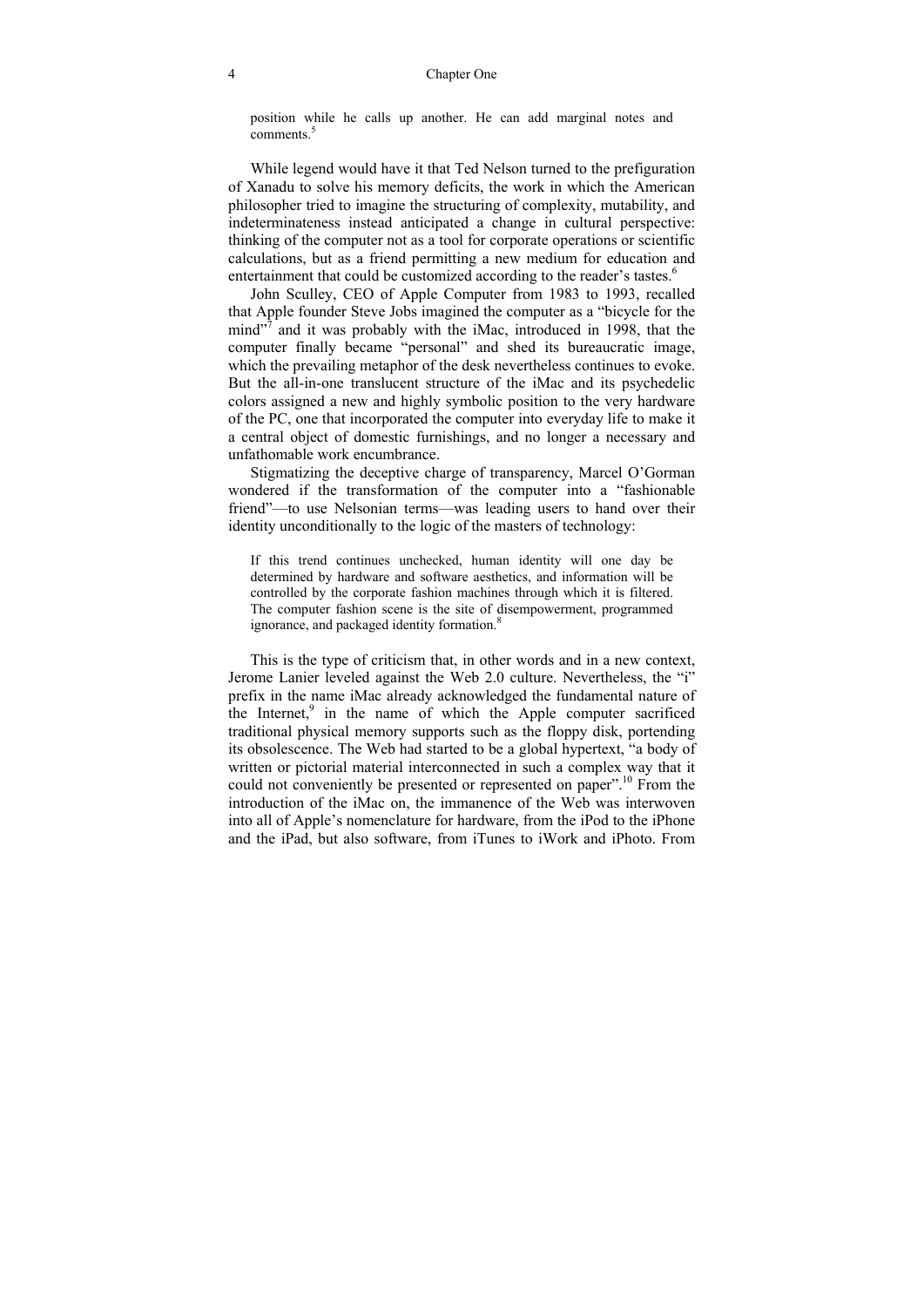#### The Digital Identity 5

the latter viewpoint, iTunes, iPhoto, and iMovie—the latter two currently combined in a package naturally dubbed iLife—have represented the digital transposition of an individual increasingly dependent on a machine to store not only his professional life, but above all his personal one. This distancing from the bureaucratic dimension of what was defined as a "processor" is clear: as Jobs announced, "iLife does for our digital lifestyle what Microsoft Office did for office productivity."<sup>11</sup>

Songs, photos, and videos are accumulated in a mountain of bits of memories and emotions that sketch out an identity expressed inside the computer, in an unbreakable bond between hardware and software that models the representation of our memory:

The hardware and software that we use have the power to shape our relationship to information. And if this relationship is controlled by corporate interests, then we must consider the ramifications. In a worst case scenario, "one writes—the 'under' says it already—as a subject or underling of the Microsoft [or Apple] Corporation."12

According to O'Gorman, it is our very identity and freedom of expression that are modeled according to the paradigms of a device that only secondarily obeys expressive needs, as it must primarily consider financial interests on a multinational scale. From this standpoint, Apple's strategy, which started with iTunes and the iPod and was followed by the iPhone, the iPad, and the App Store, is emblematic of the control the Cupertino-based company wields over the entire production chain of contents through its devices and software. The Internet is exploited as a vector of data, the acquisition, distribution, and publication of which are filtered by none other than Apple, which does not limit itself to offering venues, but reserves the right to decide who can enter and who cannot, because of the indissolubility of the relationship between hardware (manufactured by Apple) and software (produced by Apple, but also other companies). The explosion of so-called apps—applications for the mobile devices of the latest generation that exploit the Internet (note: the Internet, not the Web)—is creating a closed network that runs the risk of killing the Web, the application responsible for the success of the Internet, thanks to its universal accessibility, interoperability, and, last but not least, the fact that it is free. Instead, in many cases there is a fee for apps (in effect, a micropayment, modeled after the cost of a track from the iTunes Store) and the discovery of an Eldorado on the Internet but outside the Web seems to have convinced Chris Anderson to join the bandwagon of the new market philosophy applied to the Internet, declaring the death of the World Wide Web: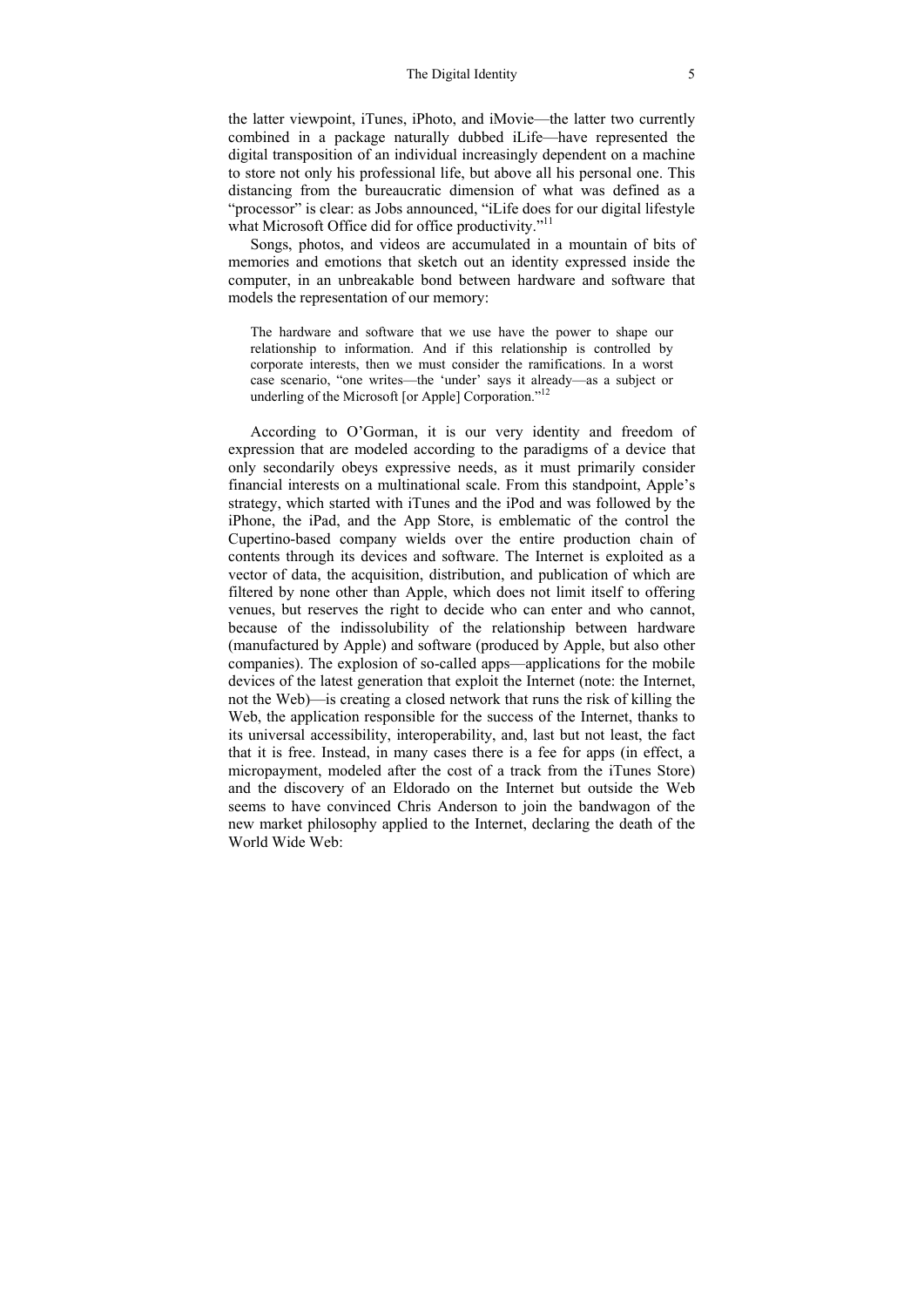Openness is a wonderful thing in the non-monetary economy of peer production.

But eventually our tolerance for the delirious chaos of infinite competition finds its limits. Much as we love freedom and choice, we also love things that just work, reliably and seamlessly. . . .

It is only the future of the commercial content side of the digital economy. E-commerce continues to thrive on the web, and no company is going to shut its website as an information resource. More important, the great virtue of today's web is that so much of it is noncommercial. The wide-open web of peer production, the so-called generative web where everyone is free to create what they want, continues to thrive, driven by the non-monetary incentives of expression, attention, reputation, and the like. But the notion of the web as the ultimate marketplace for digital delivery is now in doubt  $13$ 

In this capitalistically driven scenario, Apple is the true media maker of the twenty-first century, dangerously resembling those of the previous century. Today the company founded by Jobs has built its recent fortunes on the basis of contents and traditional media such as music (iTunes) and cinema (Pixar), and it controls the look and feel of the experience through mediation of the device. And this will be the case until the computer finds a way to share its memory with other memories: in other words, as long as the "wide-open Web" doesn't enter into the personal realm.

#### **1.2 From the Digital Life to Web 2.0**

The memory of the Microsoft researcher Gordon Bell takes up 350 gigabytes, if we exclude what Bell listens to and watches. For years, Bell has been digitalizing his conversations, where he has been, his travels, his experiences, his prescription medication, his restaurant bills: in a word, his life. Inspired by Vannevar Bush's Memex, Bell translated—and is translating—into bits every single detailed aspect of his life, in a research project and software (actually a suite that unites numerous specialized applications), which he naturally named "MyLifeBits." Bell's obsession, like Bush's, is the construction of "an enlarged intimate supplement" to an individual's memory, and his systematic activity of "lifelogging" is aimed at strictly personal use, but the Web has expanded the gray area between what can be considered private and what can be made public, because every datum on the Web is ontologically shared and potentially publishable: every application of the newest generation, including those that Bell mentions as the direct commercial developments of his projects (such as Evernote), $^{14}$  now envisions a sharing function for content produced on other online publication and sharing platforms.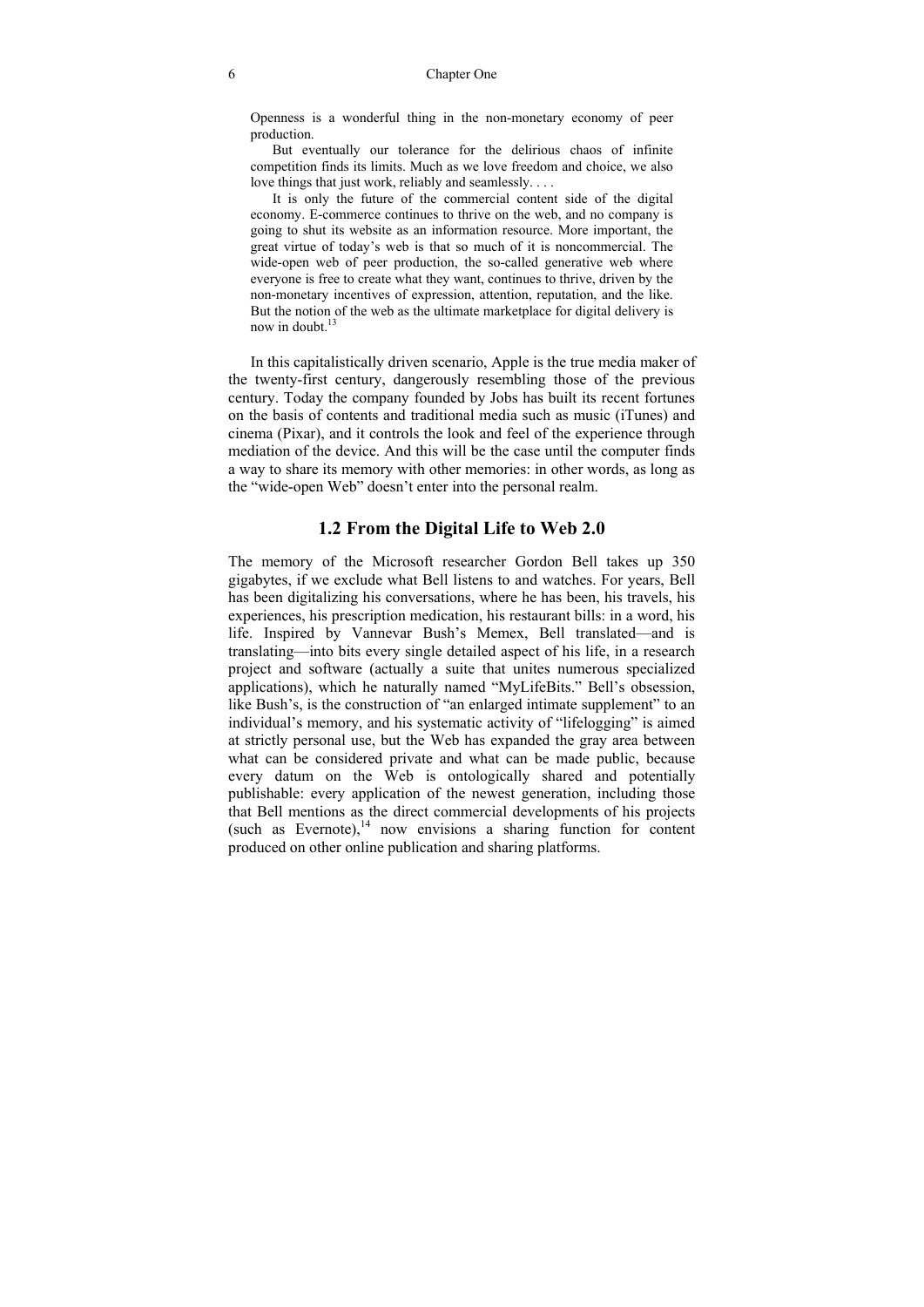Commenting on one of Michel Foucault's texts in which the French philosopher stated that it was impossible to define a work in the face of the millions of traces a person left after his death, Domenico Fiormonte emphasized that the issue is no longer about defining "the work" but measuring its extension:

the individual's written presentation-codification goes well beyond his material self. It crosses over the body and inserts itself into the eternal flow of digital data that precedes, surrounds, and envelops us. Therefore, [the questions is] no longer (not only) what is the work, but what is the individual?<sup>15</sup>

If we attempt to answer Fiormonte's question, at least in part, and decide to accept as true Lev Manovich's assertion that we "live in a software culture—that is, a culture where the production, distribution, and reception of most contents and, increasingly, experiences is mediated by software"<sup>16</sup> then we can say that today the "definition of the individual" increasingly goes through the mediation of a browser, the program we use to navigate Web 2.0.

Although there are few technical elements about it, the label of Web 2.0 coined by Tim O'Reilly truly marks a watershed in the history of the conception of applications, both before and after the pervasive explosion of the World Wide Web, a watershed lucidly described by O'Reilly himself in his comparison between Netscape and Google.<sup>17</sup> In the mid-Nineties, Netscape had already perceived the potential of the Web as a platform, and it was in that realm that it challenged Microsoft's monopoly, but on the same ground: the desktop. The difference was that Netscape's desktop, with Netscape's technologies, languages, and software, would have revolved around Navigator, the most widely used browser at the time. Instead, Google set up its empire based on a service rather than a package of applications, and when it started to develop or purchase applications (Gmail, Google Calendar, Blogger, GoogleDocs, etc.), those apps did not rotate *around* the browser but were *inside it*. As O'Reilly commented, "None of the trappings of the old software industry are present. No scheduled software releases, just continuous improvement." These improvements are not released through a plethora of updates to be downloaded and installed, but are used instantly upon opening the program, which with Web 2.0 is the engine of the entire software, the "rendering engine" for a user's life online.

The activities mediated by the computer are driven by the closed surface of our desks—real or virtual—and they have started to converge onto the Web. Sharing, once entrusted to magnetic or optical storage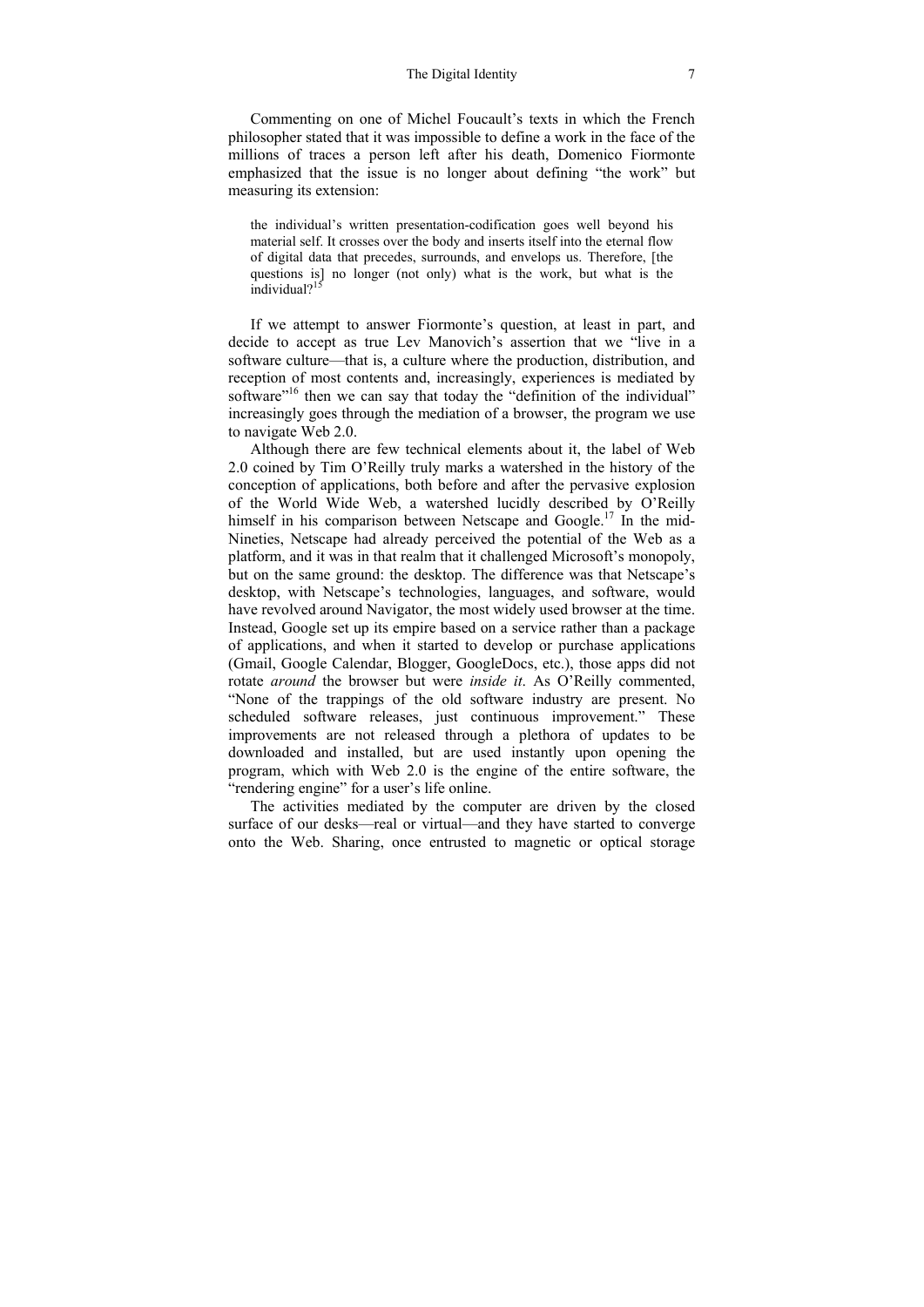#### 8 Chapter One

media, the hardware prosthesis of our old personal computer, is ontologically tied to the cloud on the Web. This is because using the Web means using a browser, and using a browser ultimately means using HyperText Markup Language (HTML), effectively a standard for the production and distribution of contents, and now also of applications. Another historic change that is taking place behind the browser window is the transition to a new version of HTML, namely HTML5, promoted first and foremost by Apple, Mozilla, and Opera in order to exploit HTML from an application standpoint. Based on a universally interoperable language, HTML5 confirms the status of the World Wide Web as a platform for the development of applications that can operate directly in the latest browsers released by Apple, Mozilla, Opera, Google, and Microsoft. They are not designed exclusively for personal computers, as most apps installed on smartphones and tablets are merely web data and content browsers that reproduce by exploiting the web pages of Safari and Chrome. To offer a glaring example, Google released versions of Gmail, Calendar, and Docs based on HTML5 to give users the chance to utilize them offline as well, $^{18}$  in an intriguing but telling reversal of the times when an app's killer feature could instead have been that of working online.

It is no accident that the only desktop application Google felt it urgent to develop was a browser, Chrome, and that this browser is the foundation of its operating system, Chrome OS. In fact, in the transition to the Web platform, the operating system is a connection to the Internet and life unfolds inside the software that browses HTML documents. For the illustration celebrating Chrome's second birthday, the artist Jack Hudson depicted a man who, after accessing the Web, communicates with other users through Skype, organizes his vacations, reads the paper on a public park bench, listens to music as he checks recipes for supper, plans trips based on weather reports, and gets information about an e-learning site (fig. 1-1). This is what we do every day, without ever leaving the window of our favorite browser.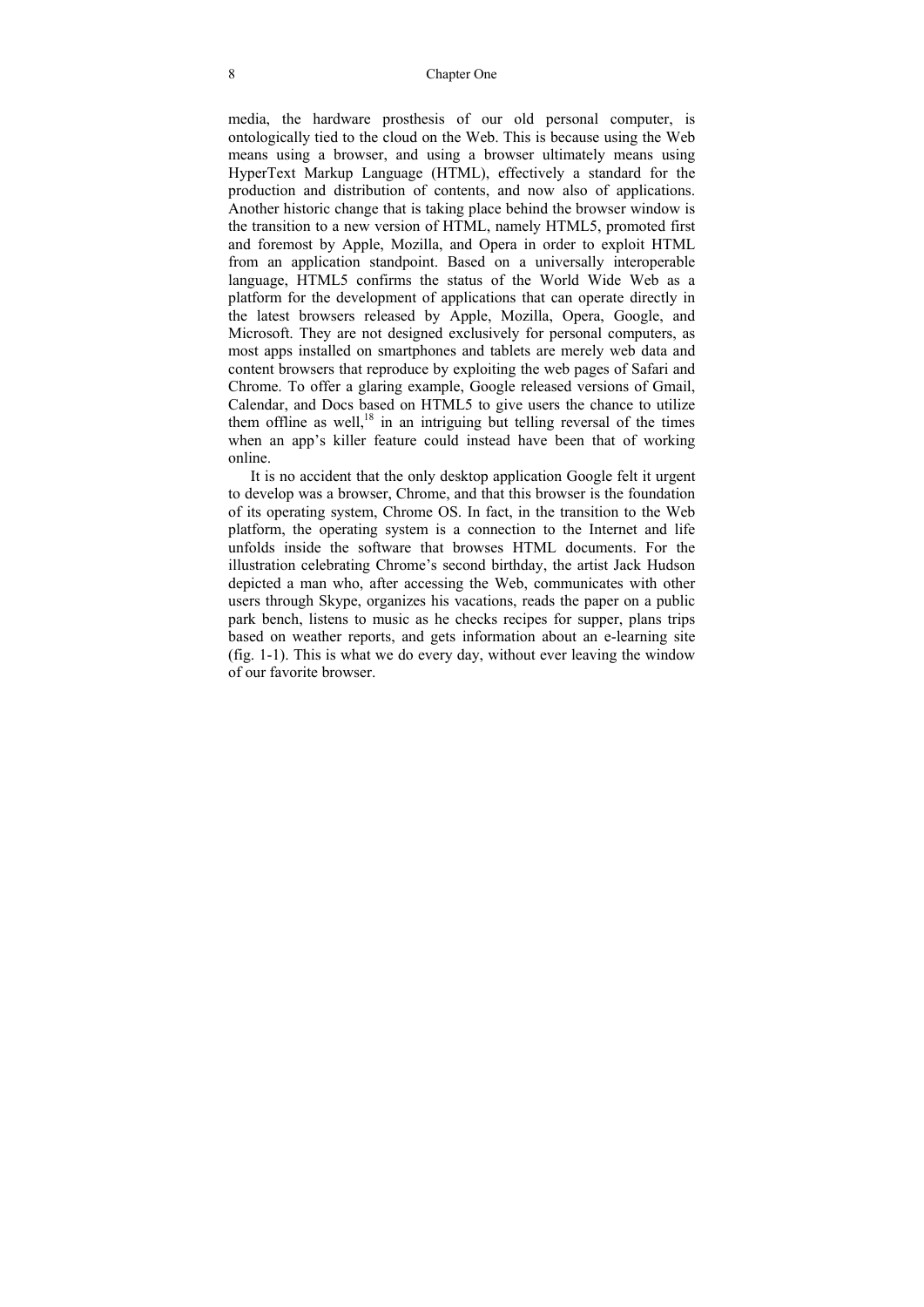

Fig. 1-1: Life on the Web, in the browser by Jack Hudson

#### **1.3 A Generation of Authors**

The applicational gap that has marked the history of the Web for the past six years has also changed the quality of our online presence. Our navigation interaction is not completed by activating a hypertext connection and opening a new web page or by clicking the "search" button. Looking back in time, we realize how minimal and theoretical our active level of participation was in writing web hypertext, and we realize that our writing was implicit and even involuntary to a certain extent. In fact, the Web was considered a new means of communication, the multimedia update of a model that, in any case, was based on broadcasting, where messages were sent by one to many. In lieu of a remote control, those many had a mouse and a cursor on the monitor, which became a hand with its index finger pointing to a word underlined in blue.

Only with the advent of social apps, blogs first and foremost, did the web surfer acquire the awareness of an author, grasping that he or she could become the active and explicit participant in a production process that was not the privilege solely of computer experts or traditional media. In a somewhat provocative tone, Derek Powazek maintained that there has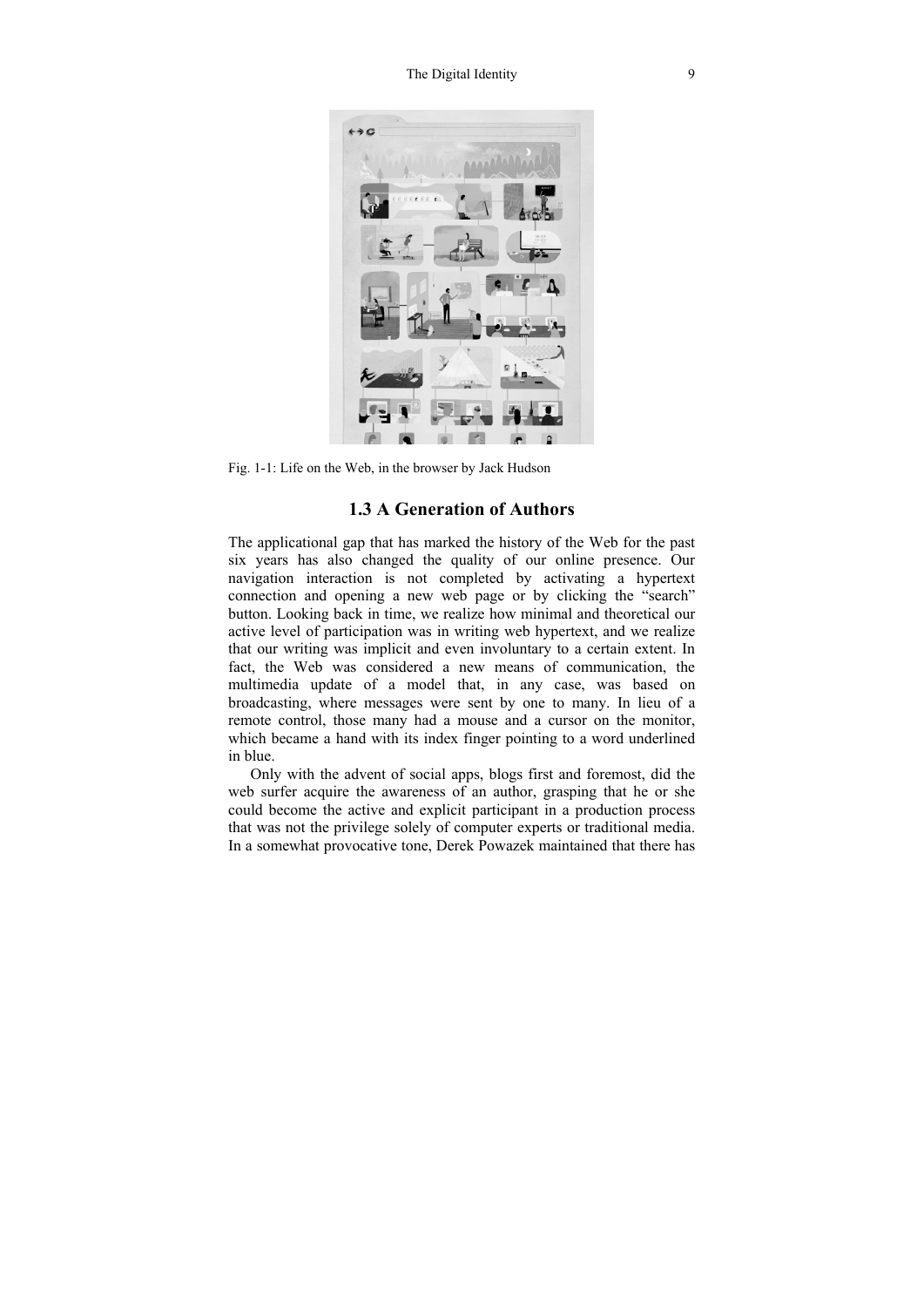never been a better moment than the present to decide to become a content producer. He listed the reasons one by one, noting that now we have:

- 1. A worldwide network of computers that allow almost anyone to access almost anything immediately, complete with video, sound, and images.
- 2. Ad networks that let us earn income with the insertion of a single line of code.
- 3. Social networking tools (Facebook, Twitter, Flickr) where you can grow a following that easily outnumbers the readership of a small newspaper
- 4. Print on demand tools like MagCloud that allow you to make printed media at no cost to the publisher.
- 5. Online buying and selling tools like PayPal that allow you to charge for things at minimal cost, and an online audience comfortable with buying online.
- 6. A new generation of readers and writers. There have never been more literate people on this planet than there are right now.<sup>19</sup>

In other words, the platform switch also corresponds to a handover of control of the means of production and distribution of contents. Amateurs and semi-professionals have entered into a game where the Web and its applications change the rules, incorporate production and entertainment spaces typically offline, and make them reading/writing tools ready to be reused—mashed up—in new context, shareable by nature and publishable by extension: through an application such as  $Lastfim<sub>1</sub><sup>20</sup>$  a solipsistic experience such as listening to a playlist on your iPod can become the interactive content of a personal website. Or, to go back to Powazek's points, photos that had an audience limited to one's circle of family and friends when printed from a roll of film have not only gained a boundless public through digitalization and  $Flickr<sub>1</sub><sup>21</sup>$  but have also become contributions publishable on any other web project—perhaps after being touched up on the online photo editor.

Everything is just like Hudson's drawing, without ever closing the windows in your browser. Just a decade ago an activity like photoshopping would have meant downloading a program (or using a CD) that was not only very heavy but also inordinately expensive, selected based on the user's operating system, with preliminary considerations and evaluations regarding the functions that a specific version did or did not have. Furthermore, the availability of the application and the documents that were produced would be tied to the computer on which that application had been installed and where those documents were memorized: sharing had to go through floppy disks, CDs, or ad hoc uploads.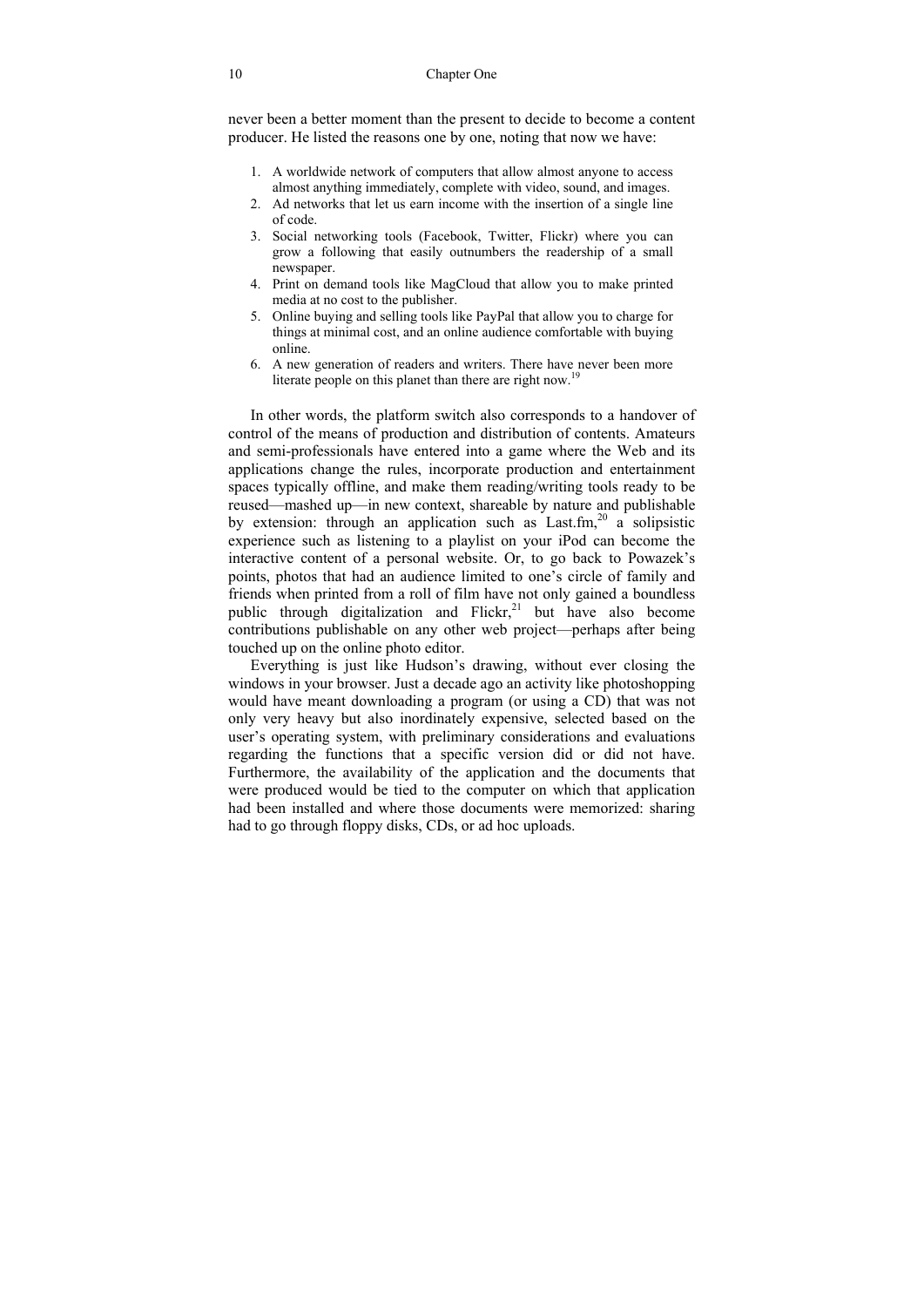Working on the Web not only ensures the mobility and universal accessibility of data and contents—catered to by hardware for writing and reading media (laptops, smartphones, tablets, cameras, video cameras) that have become cheaper and more portable—but it also modularizes them in a number of independent blocks that, like Legos, can be used to make countless constructions. But the crucial difference here is that, as opposed to a child using Legos, the web author can use the same little bricks simultaneously for different constructions.

In his 2008 examination of the history of the Dewey Decimal System, David Weinberger emphasized that the spatialization of knowledge in the twentieth century, which still impacts more than 200,000 libraries around the world, was closely tied to the materiality of the book and the library, where a book can be located only on that specific shelf of that specific bookcase. Here we find the physical correspondence to a taxonomic position whose modifications, inexorably dictated by the spirit of the era and the disciplines that the times erase or bring forward, produce real movements in the real world of the buildings where books are kept and classified:

Tens of thousands of librarians around the world pick up their razor blades and scrape the white numbers off the spines of millions of books, muttering under their breath about those damn editors who don't understand that every little change means that librarians inhale toxic white dust. Entire card catalogs get discarded, so to speak, and millions of new cards printed up. Books are piled up, moved from this shelf to that.<sup>22</sup>

To return to our Lego analogy, each brick that belongs to the "red" category can only be found in the room of red bricks if someone wants to find it. But if it were to become an anonymous sequence of "0" and "1" stored in a computer memory, the brick would be dematerialized and lose its physical nature, gaining potentially infinite positions on the digital shelf, based on all taxonomic associations and not what that object can build. A book transformed into an ePub file, a record into an MP3, or a newspaper into a PDF do not need a position but access routes that can be reproduced and multiplied, just as digital documents can effortlessly be copied and pasted. If in the physical world access to stored memory has a mandatory path, in the computer world access is random—literally—and the explosion of the hypertext spider web has revealed the obsolescence of the metaphor of the desk and folders, since it makes no sense to tie sequences of bits to a space that, in turn, can continually be reconstructed based on different modes with each log. For example, Gmail has entirely abandoned the use of folders to store email messages, instead relying on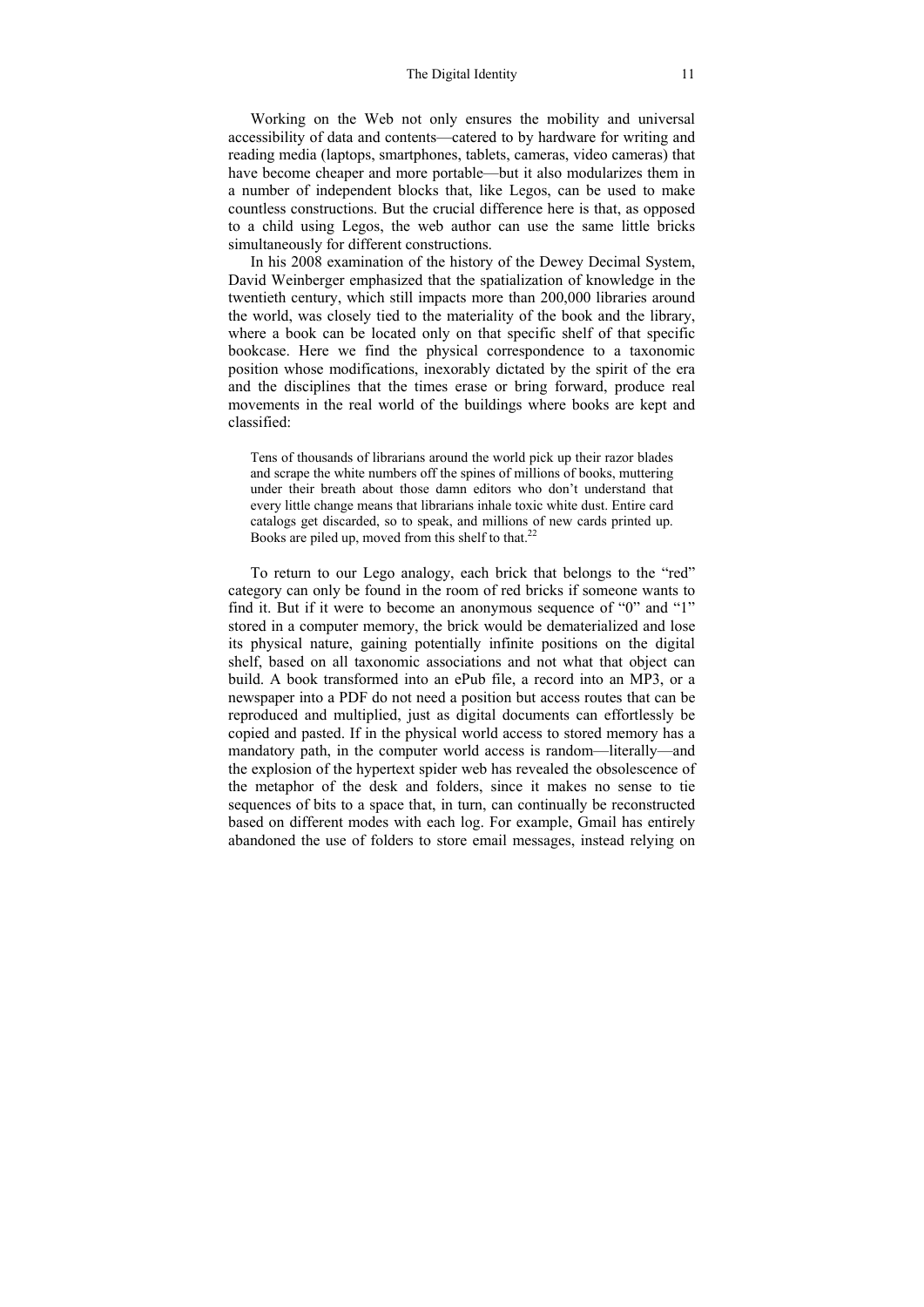tags that can transversally mark communications, without requiring them to reside in a specific and exclusive place. The same idea is behind Flickr, where the user does not assign his or her photographs to categories determined by the application, but can label them freely with key words that, along with other meta-information such as the location or date of the picture, configure horizontal explorations without hierarchies, where the user is an author at least two times over: first of all, as the individual creator of the specific content; secondly, as the collective designer of a series of navigation routes that the software platform builds and updates dynamically, aggregating the explicit and implicit metadata of the uploaded content. $23$ 

#### **1.4 Identity Remix**

The aggregation of content belonging to different positions and collections works thanks to another crucial factor of the Web of the newest generation: the definitive separation of the content unit from the primary production context. As Walter Benjamin noted, while technological reproducibility and the serialization of printing deprived the work of art of the aura tied to the uniqueness of the performance, at the same time this maintained a powerful bond—also economic—with the material sources of publication and reproduction, which preserved the indissoluble unity of the product's form and substance.

In the first part of the history of the Web, at least until the late Nineties, the legacy and experience of the typesetting industry, as well as the immaturity of this budding technology, had such an enormous influence on the technique of building Internet pages that this re-created an unbreakable bond between publication context (the site) and content, beckoning designers and authors to incorporate the representation of the form of the document into HTML, needed to label the text structure.

If we read the code of the HTML pages from that period, resembling the tags that Berners-Lee had synthetically deduced from Standard Generalized Markup Language (SGML) and that were needed to describe titles, paragraphs, lists, and connections to a page, we find tags that, as opposed to what is indicated on his birth certificate, $^{24}$  gave HTML control over font, point size, colors, background, and everything that could be used to sketch out the page appearance and thus its appurtenance to a specific representation context: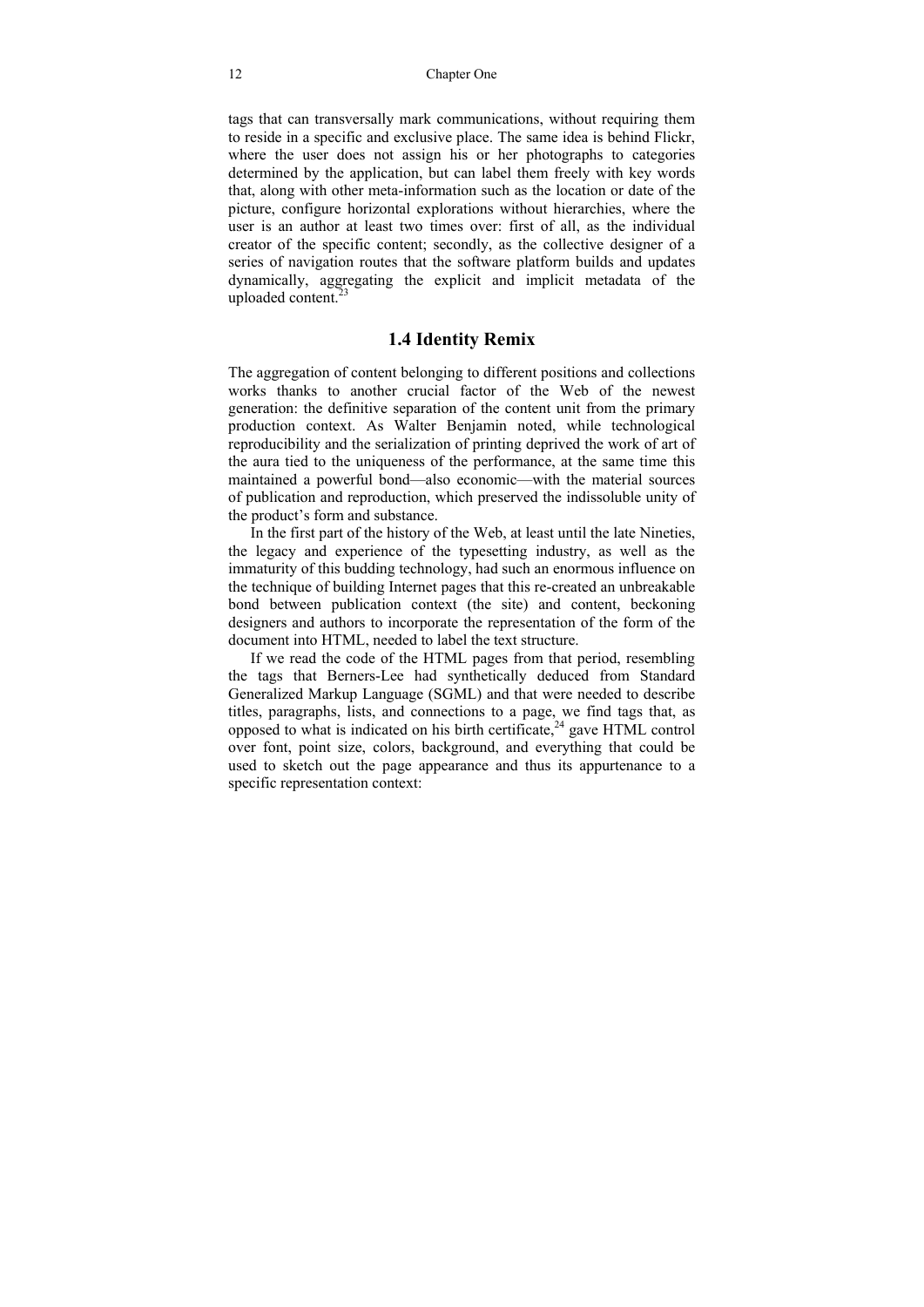```
<table border=0 width=440 CELLPADDING="20"> 
<tr><td width=60><IMG SRC="http://zeldman.com/dot_clear.gif" WIDTH=1 
HSPACE=30 HEIGHT=1 ALT=""></td> 
<td width=340 BGCOLOR="#0F99C0"> 
<BR><HR SIZE=7> 
<BR><IMG vspace=1 SRC="/http://zeldman.com/dot_clear.gif" ALT=" " 
width=1 height=1><BR>
<h1><A HREF="http://zeldman.com/toc.html" 
onMouseOver="window.status='Core page. More choices.'; return true" 
target=" top"><img src="/http://zeldman.com/gifs/minifrontspiece.gif"
width=100 height=143 hspace=14 align=left border="0" alt=""></A><FONT
FACE="GEORGIA, TIMES, TIMES NEW ROMAN" size=6>How I 
<BR>Lost My <BR>Sponsors<BR></font></h1> 
\leqBR CLEAR=ALL><IMG alt="dot_clear" vspace="1" SRC="/http://zeldman.com/dot_clear.gif"> 
<HR SIZE=7> 
<BR><IMG vspace=2 SRC="/http://zeldman.com/dot_clear.gif" ALT=" " 
width=1 height=1><BR>
<FONT FACE="GEORGIA, TIMES, TIMES NEW ROMAN" 
SIZE="5"><B>Disclaimer</B></FONT> 
<BR><IMG vspace=1 SRC="/http://zeldman.com/dot_clear.gif" ALT=" " 
width=1 height=1><BR>
<FONT FACE="TIMES, TIMES NEW ROMAN" SIZE="4">Within two 
weeks of writing and posting <A HREF="/http://zeldman.com/sponsor1a.html"
target=" \text{top}"><B>How I Lost My Sponsors, </B>></a> the ad banners
returned, thanks to some unsolicited <A 
HREF="http://zeldman.com/sponsor2.html"><B>letters of support</B></a> 
and the <A 
HREF="http://web.archive.org/web/19970330114449/http://zeldman.com/spon
sor1c.html"\geqB>basic decency\leqB\geq\leqa\geq of the organization which places
advertising on my site. <BR><IMG vspace=8 hspace=8 ALT=" " width=1 
height=1 SRC="/http://zeldman.com/dot_clear.gif">
For this reason I still publish and invite you to read <A 
HREF="http://zeldman.com/sponsor1a.html" target="_top"><B>How I Lost
My Sponsors.</B></a>
<FONT>BR><IMG alt="dot_clear" vspace="4" SRC="http://zeldman.com/dot_clear.gif"> 
\langleBR>\langleTD>\langleTR></table>
```
Tables, separators, background, transparent images to simulate margins, the selection of font and point size: the application of these labels *inside* the content weakened the digital immateriality of the web pages. In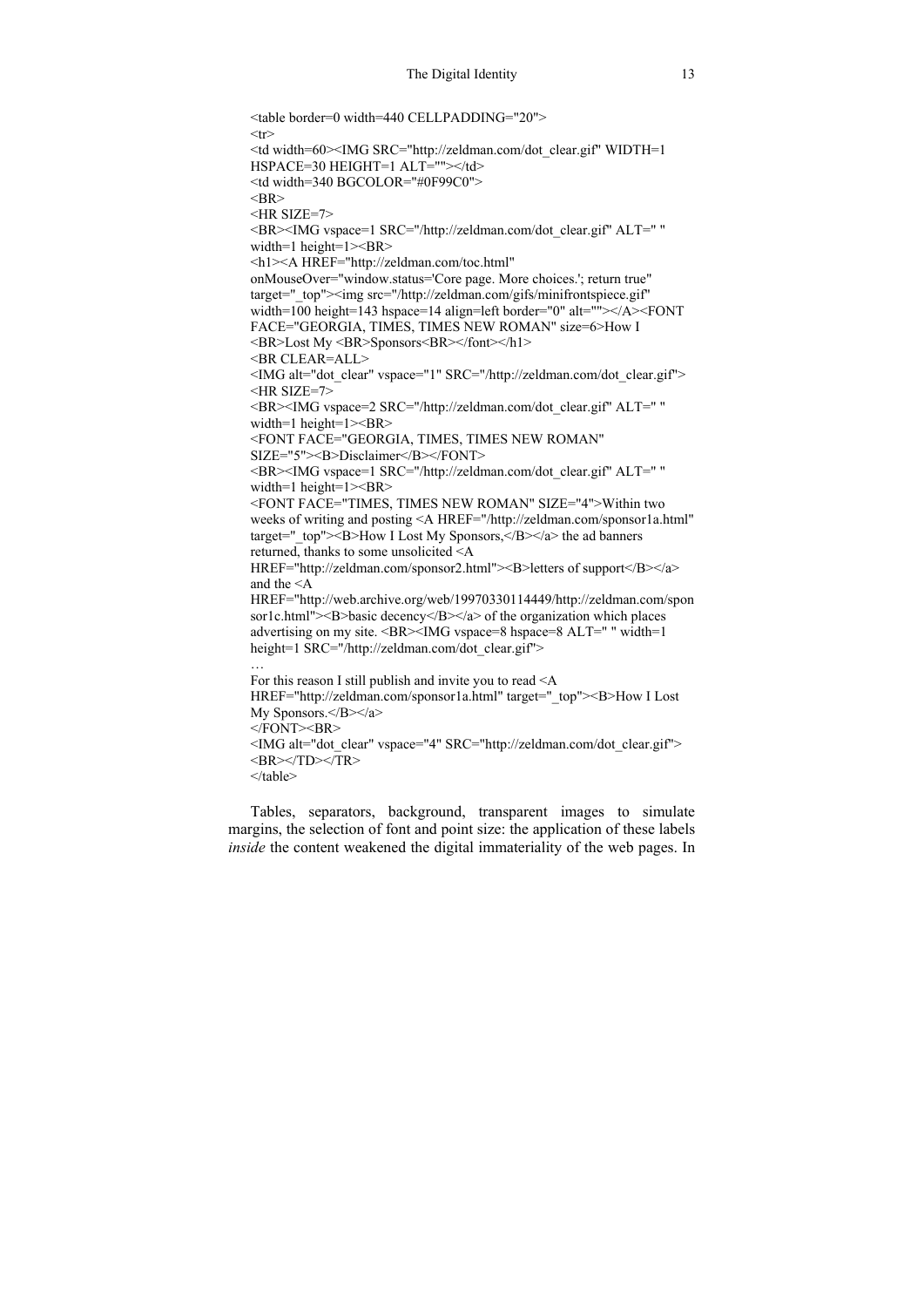fact, it could only be reproduced by "manually" cleaning the code and then recontextualizing it in a new form, as if it were the re-edition of a book. The portion of the code shown here with those colors, that page layout, and those fonts would make sense as a reproduction only within the space for which those colors, that layout, and those fonts were designed, unless one has both a visual and content patchwork in mind.

When thanks to the Cascading Style Sheet (CSS) the formal aspects of a web page instead emerged from its structure, content began to be truly independent of the operating platform, the support, and the site itself and its layout:25

<article> <h1>How I Lost My Sponsors</h1> <strong>Disclaimer</strong>  $\langle p \rangle$ Within two weeks of writing and posting  $\langle A \rangle$ HREF="/http://zeldman.com/sponsor1a.html" target="\_top"><B>How I Lost My Sponsors,  $\langle B \rangle \langle A \rangle$  the ad banners returned, thanks to some unsolicited  $\langle A \rangle$ HREF="http://zeldman.com/sponsor2.html"><B>letters of support</B></a> and the <A HREF="http://web.archive.org/web/19970330114449/http://zeldman.com/spon sor1c.html" $\geq$ B $>$ basic decency $\leq$ B $\geq$  $\leq$ a $\geq$  of the organization which places advertising on my site. $\langle p \rangle$ …  $\leq p$ >For this reason I still publish and invite you to read  $\leq A$ HREF="http://zeldman.com/sponsor1a.html" target=" top">How I Lost My Sponsors.</a>>

```
\overline{\left\langle}article\right\rangle
```
With the stylistic rules applied to another file separate from the structure, content such as blog posts or newspaper articles can be distributed from one site to another, one application to another, and a site to an application, without retaining any formal bonds with a page or site, and putting the very recognizability of the font and author at risk.<sup>26</sup>

After all, the semantic evolution of the code of web pages accompanies another level of functional separation that governs current web content and can be traced to what Manovich defined as "database logic," so that not the pages so much as every text component (by text here we mean an enlarged notion that includes hypertext or HTML) of every web page is memorized in records or a database that will respond—reconstructing relations with other records and dynamically recomposing the fragments of a real HTML page—only if and when requested by a navigator who, at any time, can become an author. Moreover, this navigator can become an author not only because he or she is able to participate in the construction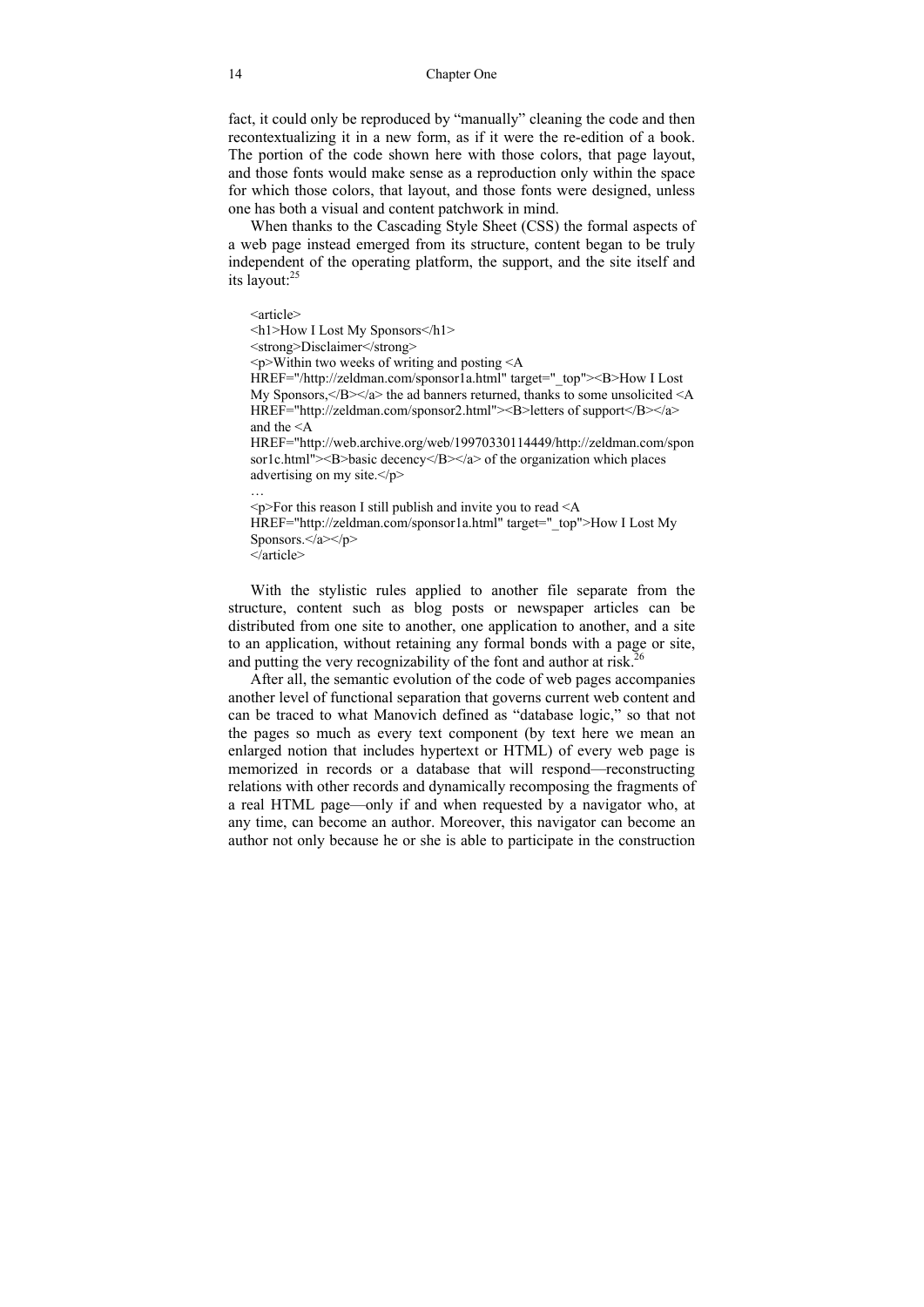of an independent reading path, as intended by hypertext literature from Landow on, but because this person can construct new writing spaces.

In fact, assembling records from originally unconnected databases will form HTML structures of infinitely reproducible content, ready to be reproposed in new and potentially infinite contexts of representation and use: a collage that goes well beyond the cut-and-paste function to which we have become accustomed since the first word-processing programs. The practice of copying and pasting portions of text operates within the conditions set by the application that copies and the application that pastes. Accepting this paradox, it is a static relationship that ends with the encounter confirmed by the keyboard command "cmd+V" ("ctrl+V" for Windows users). After that action, it is up to the author to readapt the pasted content to the new application environment or to paste new content. Uncoincidentally, "copy and paste" is the zero-grade tool offered by social networks to redistribute content on other social platforms, starting with blogs: the purpose of the "share" button under YouTube videos and over Flickr photographs is to paste the fragment of an HTML code containing the reference to the video or photo content onto another HTML page. The operation embeds objects, and this stabilizes the rewriting potential of the content: what will be integrated into the site is that specific video with that specific resolution. A modification, an update of the content of the site that included it, will necessarily go through another copy-and-paste operation performed by the author.

To take up the words of Eduardo Navas, who examined the musical etymology of the term "remix," the term "copy-and-paste" is a regressive form of remix.<sup>27</sup> In the technique of taking music from here and there, introduced and popularized by the hip-hop movement, the sampled track remains recognizable and accessible in its static and individual nature as an object captured on a support. Similarly, in the technique of incorporating HTML code from one site to another, which continues to represent the most popular and immediate Web 2.0 mashup form (read "user friendly"), the pasted code replicates the content of a publication that is merely the static and fixed reflection of another publication.

The 2.0 social platforms have led above all to a "regenerating" remix where sampling is a dynamic technique in which the source does not serve up published content, but is fed by a constantly updated publication process. In this scenario, the author's intervention does not connect two contents through the output code, but instead interfaces two applications through programming. As Navas noted:

In software mashups, the actual code of the applications is left intact, which means that such mashups are usually combinations of preexisting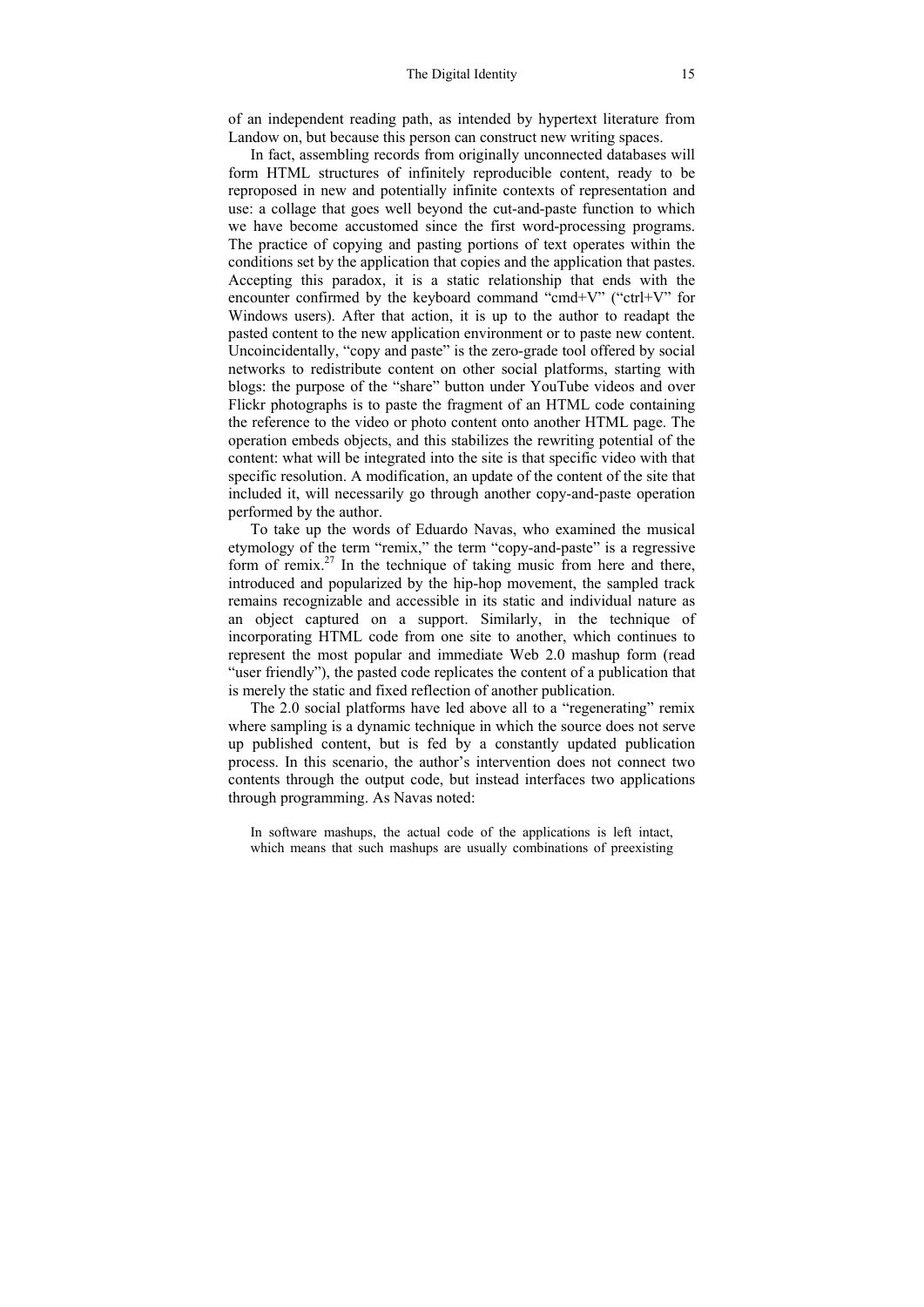sources that are brought together with some type of "binding" technology.28

When YouTube and Flickr publicly provide their Application Programming Interface (API), they offer authors a framework through which they can create a new site, a new application, a new plugin that dynamically negotiates the contents of the source platform, which acts as a data and service base to use in relation to purposes that, in turn, can be renegotiated according to the behavior of the author or user of the regenerative mashup:

Did you ever want to download all your photos on Flickr? Or see all images that have your favorite shade of pink? Or find new ways to upload your content? You can do that and much much more. We'd like to think of all the cool bits on Flickr as seeds for beautiful and inspirational interactions when given the right care from our awesome developer community.29

The mashup galleries that can be found on  $Flickr<sup>30</sup>$  and YouTube<sup>31</sup> along with Yahoo Pipes<sup>32</sup> show a sort of workshop where one can "rewrite" the Web," combining RSS feeds, geotags, photos, and search engines in original forms of output and aggregations, $33$  where the texts, photos, videos, and web images are not so much reproducible as they are simultaneously reprogrammable. If reproduction implies a before and an after, an author and a reproducer, or in terms of remix, a sampler and a sampled, then real-time rewriting only presumes a product for which the original author proposes one of various possible programmings. For example, Fluidr $34$  is a complete reprogramming of Flickr: navigation, interface, and the function of the contents of the original application have been reformulated by Sidath Senanayake (the author of the reprogramming) in a personal style that gives the product a wholly original configuration because the interactions generated by the mashup are original, starting with the visualization filters applicable to exploration of photos users' uploads to Flickr.

As Christian Heilmann noted,<sup>35</sup> the true Content Management System (CMS) is the entire Web. Starting from this consideration—which may initially seem trite—if we merely consider the multitude of accounts and platforms through which we manage the fragments of our everyday work and social life, then our presence on the Web takes on a completely different perspective. The very existence of a website as the static place of an identity and personal representation thus changes profoundly.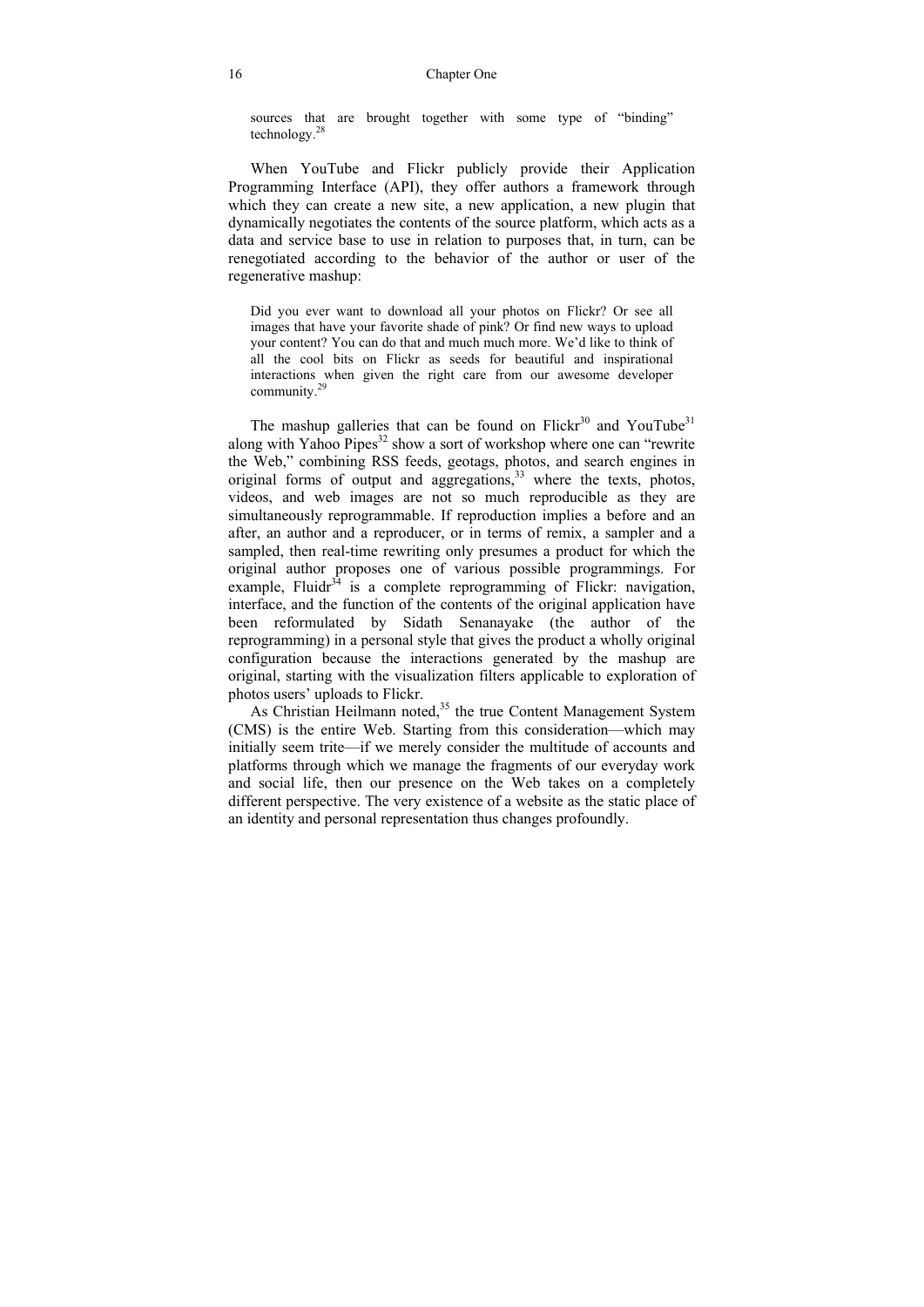### CHAPTER TWO

## MY SITE: FROM GEOCITIES TO WORDPRESS

#### **2.1 Once Upon a Time: The Static Website**

Perhaps we still do not have an official date marking the end of Web 1.0 and the transition to Web 2.0, but October 26, 2009 could be a highly representative day. That is when Yahoo closed Geocities,<sup>36</sup> the website hosting service it acquired in 1999, four years after it was established. Geocities offered the first generation of navigators not only free advertising space, but above all a system for the publication of web pages, which naturally could not be done without knowing HTML. As elementary and relatively easy as it was to learn, even now HTML continues to be a hurdle for when authors who do not feel comfortable with information technology want to write a page. In fact, all we need to do is identify with the user in front of a monitor with a black-and-white notepad and strange elements like *h1* or *ul*, not to mention *div*, all of which enclosed in curious angle brackets, to understand and justify him or her and even offer our solidarity.

But the reasons behind the farewell to Geocities, which in 1998 was the third most visited site on the Web after AOL and Yahoo,<sup>37</sup> have nothing to do with the HTML learning curve: the millions of pages written by subscribers over the years (a total of thirty-eight, as it turns out)<sup>38</sup> demonstrate that enthusiasm and the fact that it was free pushed millions of navigators to peruse guides on how to color a text green or right-align a photograph, without having any of the visual aids that the WYSIWYG desktop office had popularized for at least a decade. In any case, starting in late 1998 the service also started to offer GeoBuilder, an online visual HTML editor to simplify the creation of pages.<sup>39</sup>

The real problem with Geocities, at the dawn of the twenty-first century, was its logic. The document management system "thought" in pages: static pages. In other words, for an aspiring author every act of presence on the World Wide Web meant creating an HTML document (we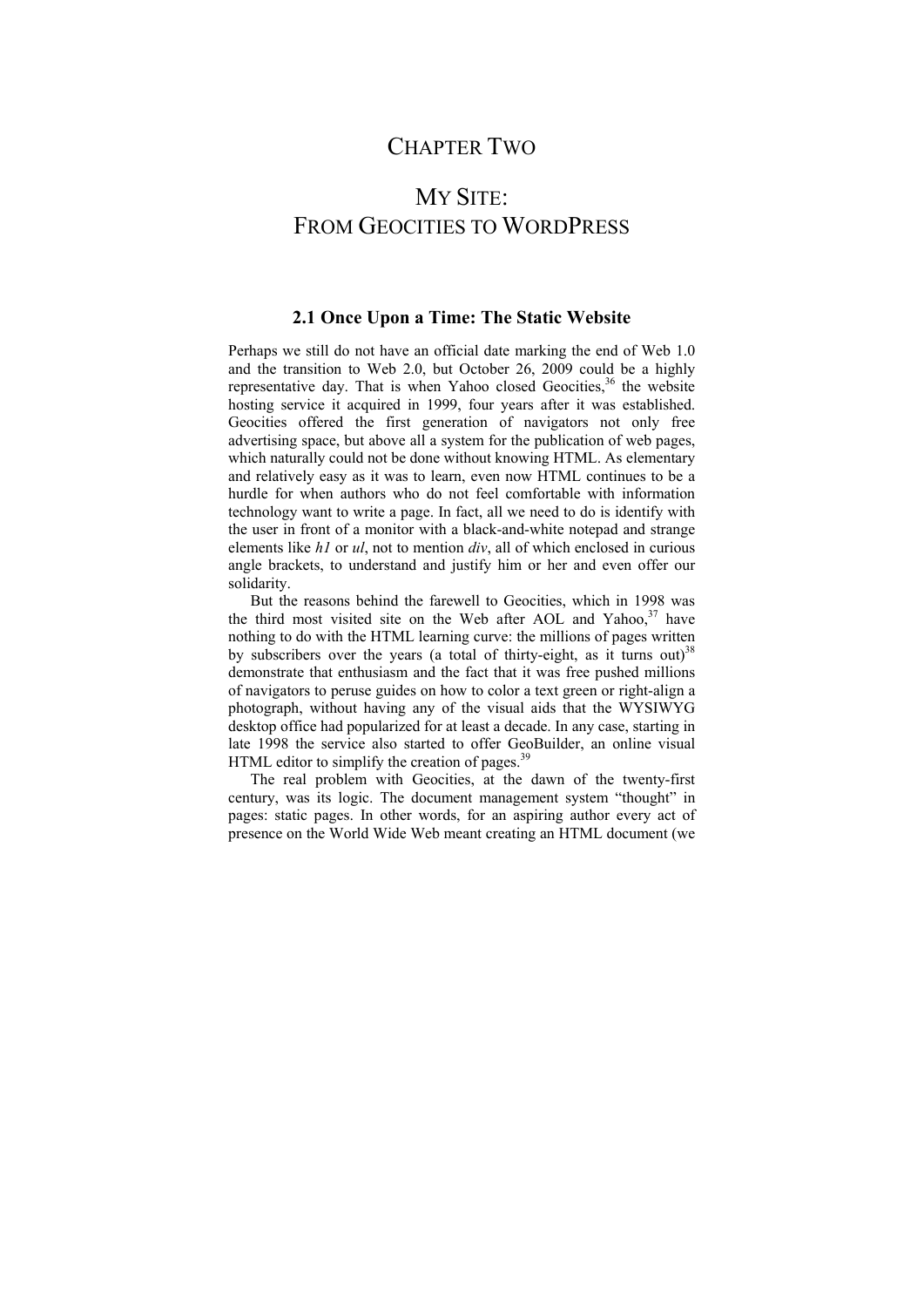could almost call it a *physical* document) that had to be planned and built in all its structural aspects (header, navigation, content, footer) and then associated with all the other documents—already created or to be created—in order to compose the website.

Now the first thing that those of us who are old enough to remember the pages of Geocities sites or, if you are one of the fortunate members of the younger generation, those who explore dedicated archives like Geocities.ws<sup>40</sup> will notice is the graphical and typographical infancy of the Web: flashing text, animated GIFs, psychedelic colors, and a glut of Comic Sans characters.

However, a slightly more in-depth analysis promptly reveals what is missing: an architecture of content, both visual and informative. Writing and publishing a web page—regardless of one's level of HTML expertise, with or without images, colored or gray—could and can be simple. Organizing numerous web pages on a site, meaning a coherent communication project, a recognizable and distinct voice, required an effort on the user's part for which the Geocities software offered no assistance whatsoever.

The overwhelming sensation of amateurism that the view of those sites evokes today thus stems from the limitations of authors, whom we certainly should not expect to be information architects, as well as the limitations of the CMS, which did not contemplate any solution to the problem.

If by way of contrast we were to turn to the 1997 and 1998 archives to retrieve the site of a web professional like Jeffrey Zeldman, we would not only—and predictably—notice greater attention to graphics, but also that: a) the blog has existed for as long as the Web has; b) that the site management concept was the same as that of Geocities: in other words, static pages. This means that Zeldman, like nearly all professional authors during those years, "handcrafted" every page, from the home page to archives and from the autobiographical presentation to useful links, organizing, shifting, and connecting the documents one by one—by hand, as it were—when they grew in number as content increased. To grasp how burdensome this work was, we need simply go back in time to the site archives to see that beyond a certain level of sustainability, not even a professional like Zeldman had the time or energy to maintain graphical and stylistic consistency over the years. This work became even more time-consuming as the size of the site—and thus the number of static pages—grew. So if someone like Jeffrey Zeldman couldn't manage, how was someone like Alexis Yorkis Trincado Frutos supposed to?<sup>41</sup>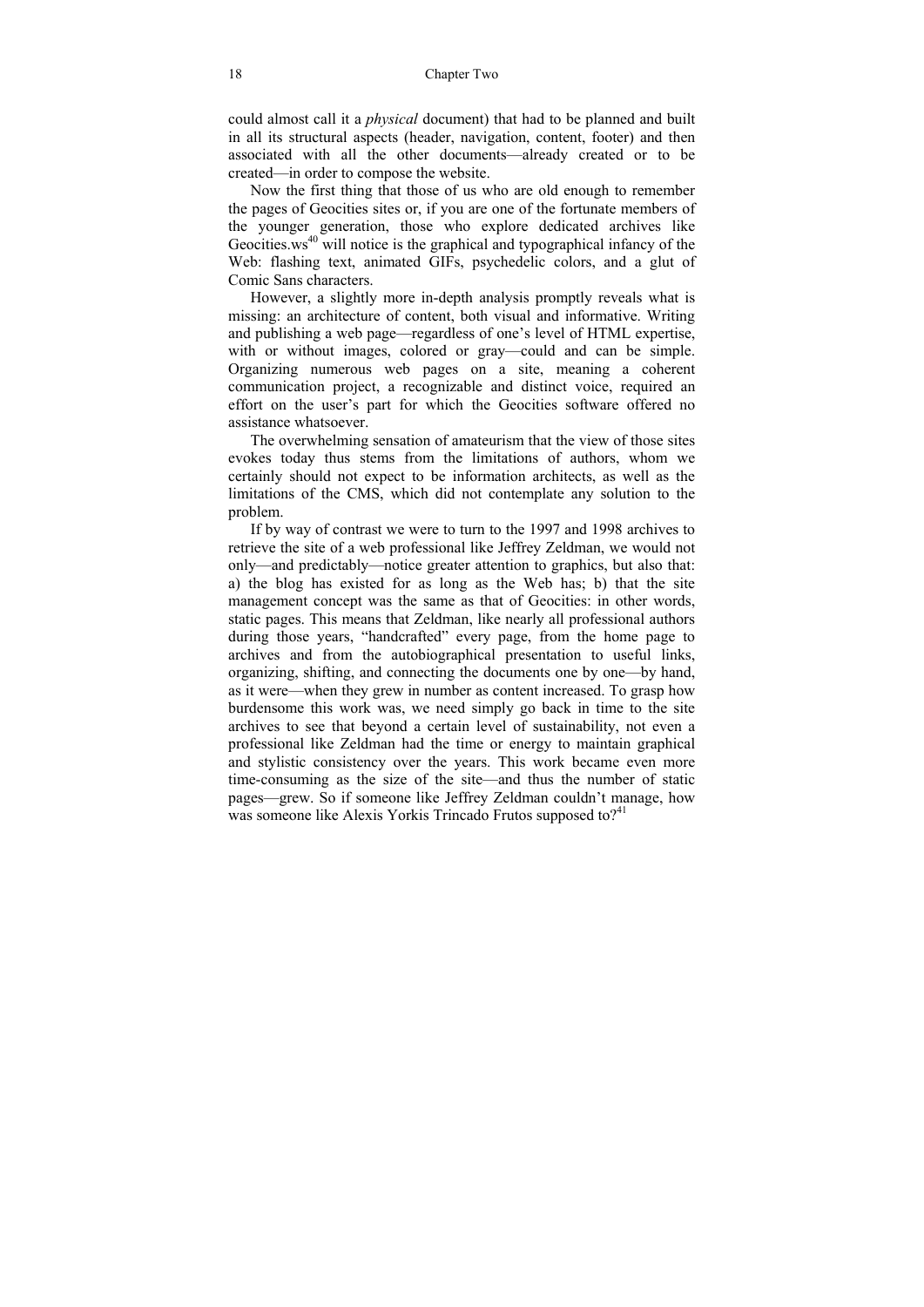If we want to draw a parallel, traveling forward in time, the limitations of Geocities are the same as those that Apple surprisingly replicated in 2006 with iWeb, touted as "the easiest way to create professional-looking web pages, online photo albums, blogs and Podcasts in minutes.<sup>342</sup> To a certain extent, the Press Office in Cupertino was actually right. There had probably never been such an attractive and fun program to use to create a web page without knowing a single HTML tag. In pure Apple style, and based on predefined themes (objectively elegant if we consider the purpose and consumer target), the totally graphical interface of iWeb makes it possible to handle texts, images, photos, videos, and audio files like objects to drag and drop into the document window, then positioning and placing them in lieu of the "placeholders" envisioned by the theme, in a transparent integration with all the other digital-life applications envisioned by Apple (iPhoto, iMovie, GarageBand, and even iTunes).

The problem with iWeb is that the freedom it offers users to play around is reflected in a multiplication of pages, which in turn multiplies the problems managing them and inevitably jeopardizes the existence of a coherent and uniquely identifiable project. As much as software can find intelligent solutions in the creation of a persistent navigation or an immediate way to put the pages in order (in the case of iWeb, dragging the icon of a page above or below the others in the left sidebar of the application automatically changes the position of the pages on the site menu), the entire burden of the project architecture lies squarely on the user's shoulders, as does the writing of most of the structural components of the page, which must be repeated, document after created document: site name, page title, footer, sidebar.

Added to this is the work of dealing with FTP configurations<sup>43</sup> to transfer the files physically from the computer in which the static pages were created and modified to the server hosting them, making it easy to understand why iWeb was born "old" and is falling into oblivion, to everyone's general indifference: iWeb was not included in the update of iLife '11 and has stopped being developed.<sup>44</sup>

In an era in which the file system itself goes to the cloud, $45$  who needs to work on a "page"?<sup>46</sup>

That said, however, anyone who thinks that the issue only affects amateurs is wrong. The crisis of the static page, of the document to create, save, and then share on the Web—using more or less fluid procedures also affects professional web applications like Adobe Dreamweaver, unquestionably the professional software most widely used by web designers and the first to combine the rigor of control over code with the practicality of the WYSIWYG interface. What separates it from iWeb is a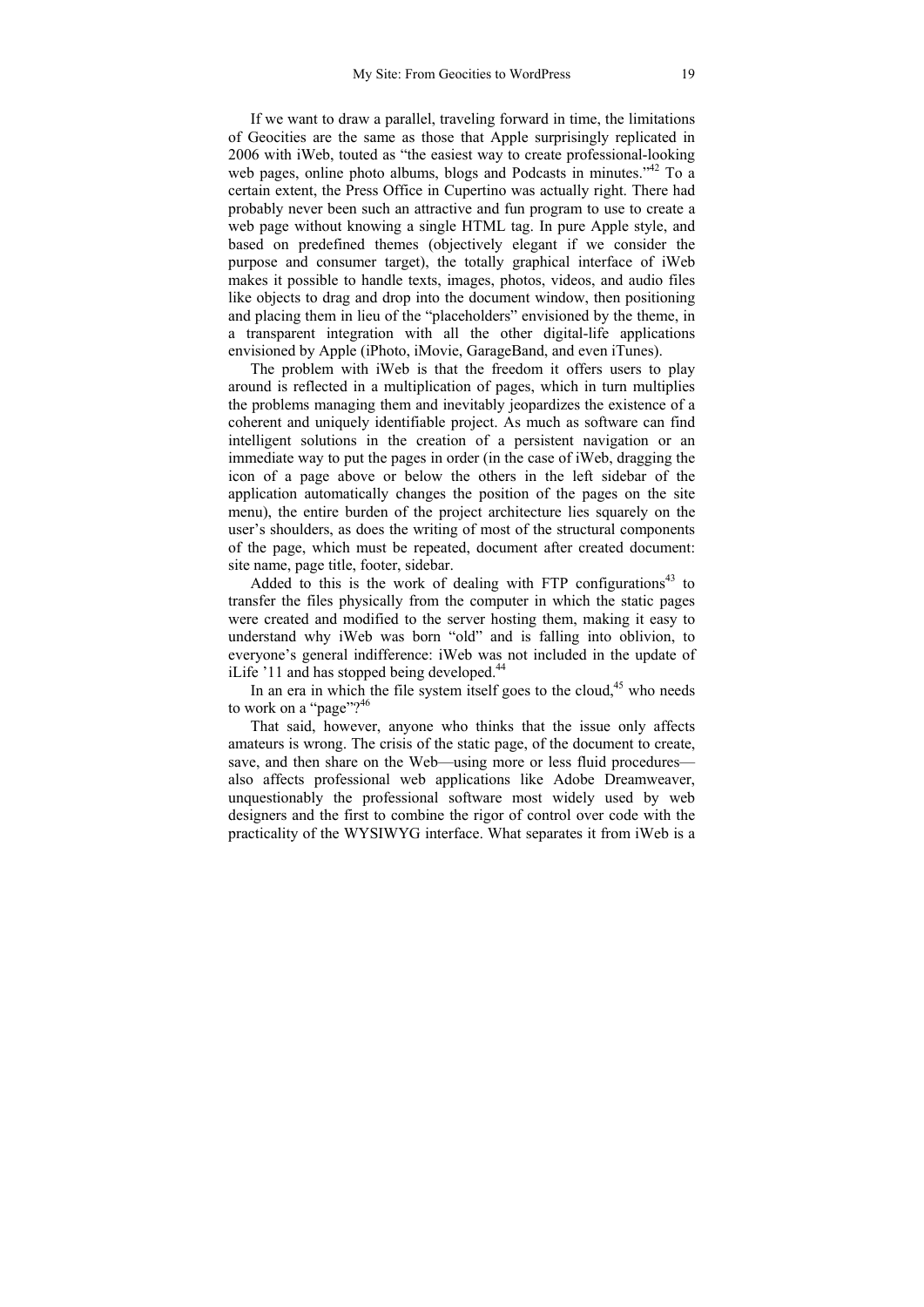gap as wide as its reference target (and relative end cost) and yet, like iWeb, Dreamweaver belongs to the family of desktop applications: packages that can be installed on (and are made for) personal computers and that transfer the results from that station. In this case, it publishes them on the Web as the pages of a site. But between 1997, the year Macromedia (acquired by Adobe in 2006) released the first version of the program, and today what seems increasingly evident is the paradox of processing outside the web pages that are born for and thrive on the Web, in an ontological sharing from the very phases of conception.

The outside world has changed for amateurs and professionals alike. For both, the Web is no longer a space where you transfer files, but a platform where you create and distribute content.

This isn't a matter of bells and whistles, it's absolutely fundamental. Ultimately a web site is all about content—posting it and making it findable—and Dreamweaver and the other static HTML editors have proven fundamentally flawed when it comes to these two core tasks (and features such as Dreamweaver's libraries and templates are patches not solutions).<sup>47</sup>

It is incredible to think that Dreamweaver's features are out of proportion with respect to the current practices for developing, planning, and managing a site, just as Photoshop (one of Adobe's other historic programs for retouching and more) has become inadequate for developing and designing the graphics of a web project. Historically, with Photoshop (and comparable programs like Fireworks, also owned by  $Adobe$ <sup>48</sup> web designers prepare graphical templates of the main pages of a site in order to give customers (or themselves, in the case of web designers working on a personal site) a visual preview of the site. However, while Photoshop contemplates vector elements, it produces pixels, meaning bitmap graphics that, tested on the browser when the page goes live, will exactly and predictably match the settings of the navigator screen and its use of the web application window. This unpredictability becomes even more dramatic if we think of new devices and the new ways in which visitors use web contents: smartphones, tablets, and apps—along with traditional desktop computers and laptops, and the browser itself—have redesigned the hardware and software environments in which texts, images, and videos are published and read, readapting them to the context in which they are used. Underscoring the need to abandon the presentation of web prototypes through static images, Andy Clarke suggested designing  $\frac{1}{2}$  directly in HTML and CSS for browsers,  $\frac{49}{2}$  for what Ethan Marcotte called "responsive web design."<sup>50</sup>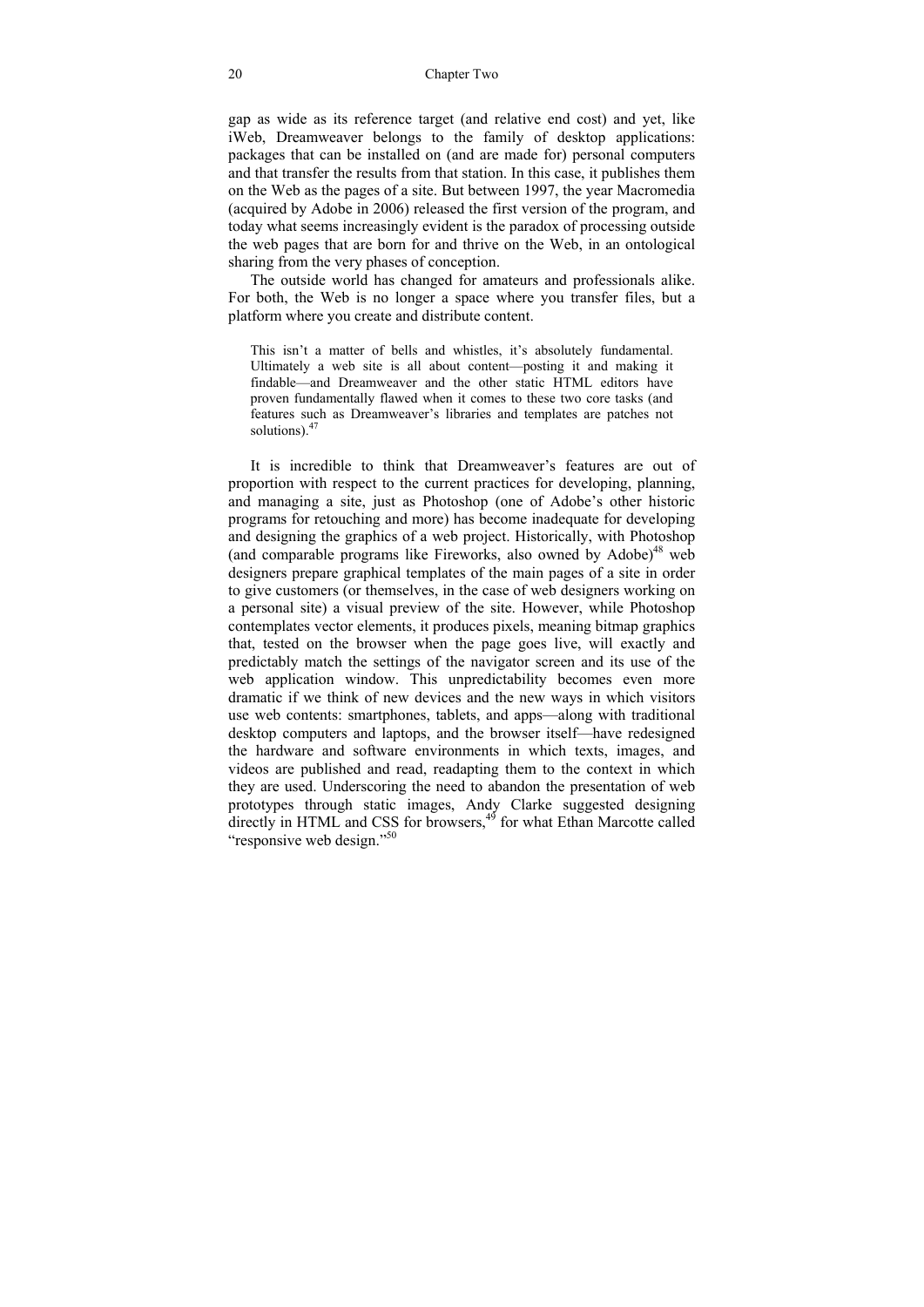Similarly, developing sites and pages in a static and "unconnected" system such as a desktop application like Dreamweaver will never render the "lives" that the contents of those pages will experience on the Web, redistributed through RSS feeds to other sites and other readers, categorized and labeled in dynamic archives, indexed by search engines, mashed up for new applications, and incorporated into other pages.

What an author<sup>51</sup> needs is not a system to produce pages, but a system to produce, publish, and manage the contents that are born—and thrive on the Web.

#### **2.2 Blog: Title, Body Text, Publish (and Distribute Everywhere)**

The home page of Pitas.com was divided into two simple columns. On the left was the invitation to register with the service, touted as being fast and fun. On the right, before the invitation was repeated, there were two paragraphs of text. The first sufficed to mark the beginning a new era of online self-presentation:

Hey chief, tired of updating your "news" page for your website and want a page you can update easily, quickly and from any web browser? Or maybe you'd like to let some of your friends add news or links to your page, witout [*sic*] giving them access to your normal web page? Or you're sick of editing html pages all the time and then ftping them to your site? Well you're in luck!52

The blog—more precisely, the weblog—has existed since the advent of the World Wide Web, or at least since the designers, developers, and authors of the new media decided to establish a personal presence on the Web. At the beginning of 1999 Brigitte Eaton started to compile a list of all the weblogs she was familiar with, adopting a simple inclusion criterion: the presence of dated posts arranged in descending chronological order. The sites were veritable logbooks<sup>53</sup> in which the authors kept a public trace, documented with the date of publication and their Internet navigations, mainly reporting other pages and other contents of interest found on the Web.

In those years, the territory of weblogs was the privilege of web geeks, people who, for the above-mentioned reasons tied to their profession, knew how to work with HTML code, design and build a page, upload it to an FTP server, and connect it hypertextually to pages on their site or on other websites. The process of creating a post and, above all, its maintenance in the interaction with an overall corpus of the articles—in a